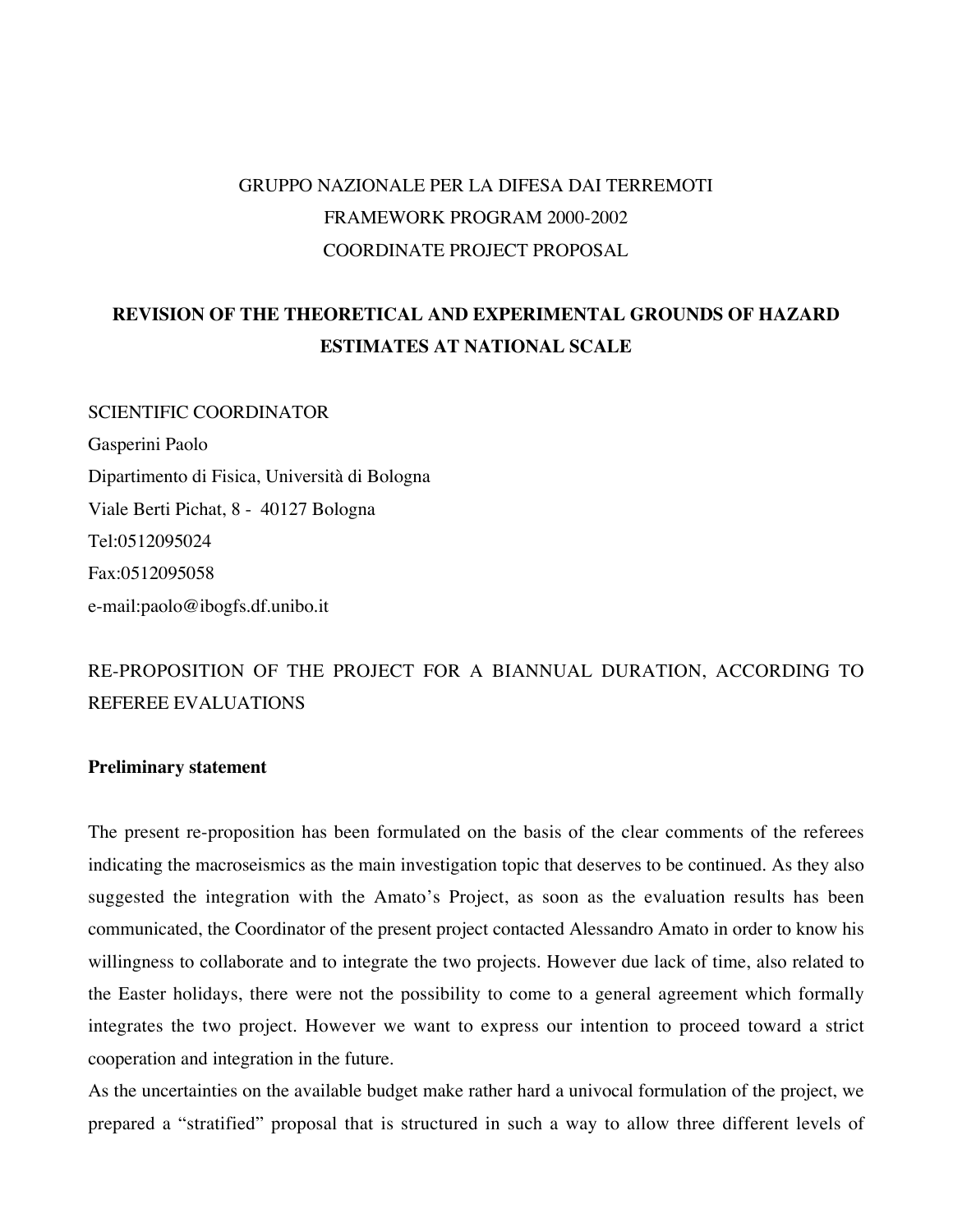approval and consequently of funding. In this framework the project must be seen as a unique container including research topics with different priority. At the minimal level we have mainly the macroseismic investigations, that were considered with priority by the Commission. At the second level there are investigations on different topics, already started off during the first year but not considered with priority by the Commission, and at the third one investigations, originally proposed by this project and not started off in first year, that could be carried on only in strict cooperation with the Amato's project. In re-proposing activities in fields different from macroseismics, we tried to interpret the spirit of the guide-line, recently emerged inside GNDT, that is to fill the gaps in topics of Theme 1 of the Framework Project 2000/2002, not covered by the approved projects (see the recent call for proposals in the field of the evaluation of the vulnerability at a national scale).

Among the researches carried out in the first year of our project that certainly are superimposed with corresponding topics of the Amato's Project, there are Task 3 (Seismogenic model), Task 6A (Seismic velocity tomography), Task 6B (Seismic phases attenuation tomography), Task 7 (Focal mechanisms) and Task 9 (Geodetic measurements). Among them, the former three are almost exactly coincident with corresponding activities of the Amato's Project, while both the focal mechanisms and the geodetic measurements are widely complementary. In particular for the focal mechanisms, only the part concerning the regional CMT mechanisms has been recently and only partially integrated in the Amato's project (but without funding) while for the geodetic measurements our project follows a very different approach with respect to Amato's one.

We will recall here the main results we have obtained in these latter two tasks, and the differences in the approach between the Amato's Project and our one, in order to furnish to the Commission a starting point to evaluate the proposed activities.

Concerning the focal mechanisms, in the first year of the project we collected most of the focal plane solutions available in the literature, for Italy and surrounding regions, and included them in a MS-ACCESS database after the checking of their correctness. Presently the database includes more than 5000 focal solutions, excluding the Harvard CMT catalog and the Regional CMT (RCMT) catalogs compiled by INGV and ETH. On this topics we recently submitted, to an international journal, two papers. The first one describes the MS-ACCESS application allowing to acquire and select the revised mechanisms (Vannucci & Gasperini, 2002) while the second one presents the library of Fortran procedures we have used to check the mechanisms (Gasperini & Vannucci, 2002). In the ambit of the same Task, this project also partially supported the activity of the INGV Working Group on Regional CMT mechanisms that recently published (Pondrelli *et al.*, 2002) and made at public disposition on the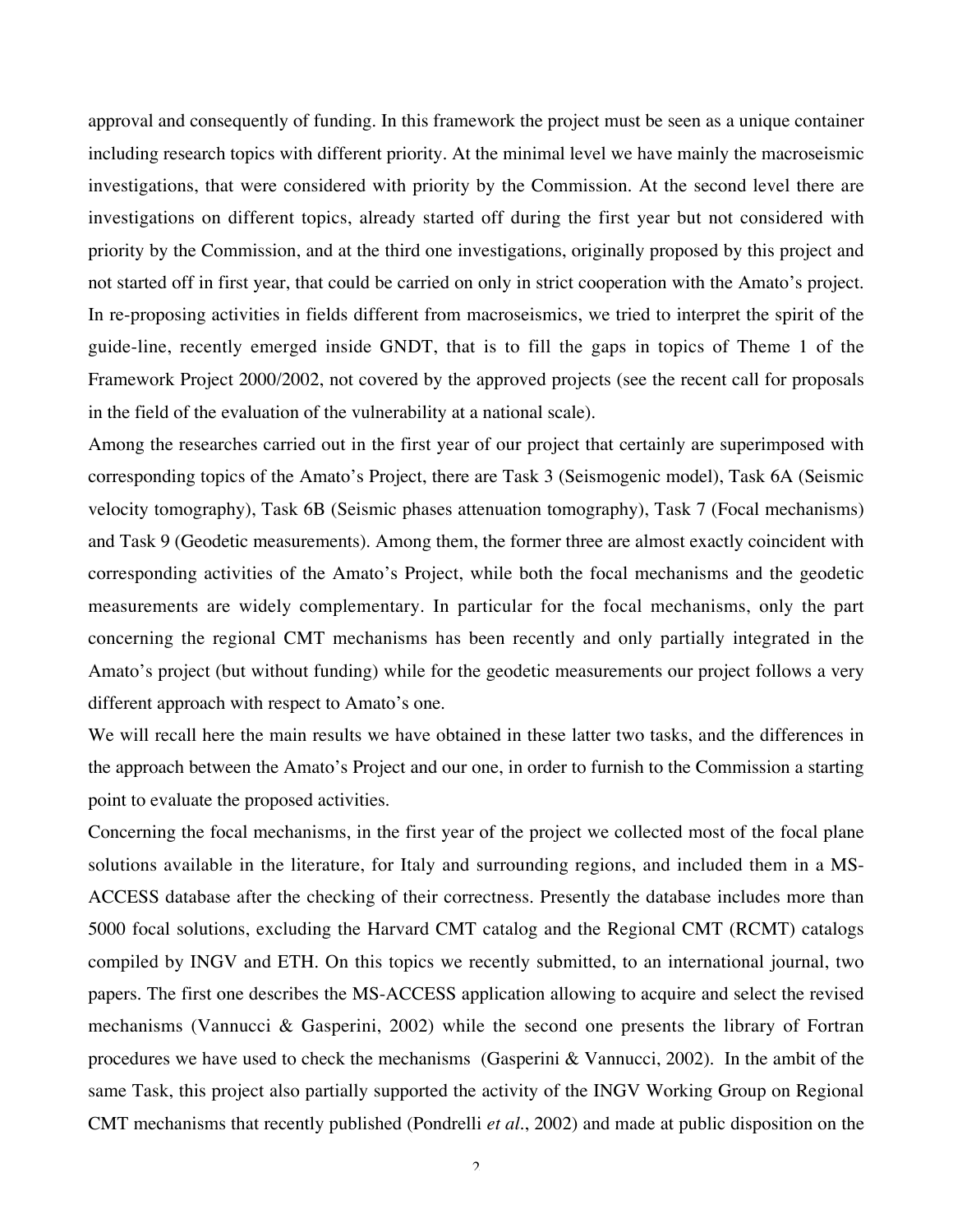web site of INGV all the solutions computed from 1997 to present. We propose here to continue to financially "feed" these initiatives that represent important tools for any seismotectonic analysis and that, for their nature, continue in time as open-files, ready to include any new paper or seismic event respectively.

Concerning the geodetic measurements, we remind that, while the Amato's Project proposed a "reoccupation", using GPS techniques, of the sites of the historical network of the Italian Military Geographical Institute (IGM), in order to evaluate the deformations with respect to the measurements made starting from the end of XIX century, we proposed instead the design of a "new" network, more specifically oriented to the characteristics of modern satellite measurements and specifically finalized to the measure of interseismic deformation. Note that in the original formulation of our project we clearly indicated the reasons of such a choice and of our decision to "abandon" in most cases the IGM sites. Such arguments regard the difficulty to verify the coincidence of the presently known IGM vertex with the historical ones; the scarce accessibility of the IGM benchmarks due to the requirement, common to all old triangulation networks, to have sites in reciprocal optical view; the inadequacy of the geometrical structure of the network that was originally designed for cartographic framing and not for the evaluation of seismic deformation. Our arguments also concern more generally the uncertainties of the XIX and XX centuries measurements with respect to the expected deformation rates (some mm/year) and the relative scale of classical and satellite measurements. In light of these considerations we proposed a network of semi-permanent stations (not continuously equipped with GPS receivers but with logistic supplies allowing long unattended measurements campaigns) located on the basis of precise criteria (shape of the network, distance from the seismic sources, choice of geologically stable sites, etc.) and specifically oriented to the reliable measure of inter-seismic deformation. On this topic, in the first year of activity of the project, we established the criteria to choose the sites as and we actually installed 3 new stations in southern and central Italy. It is obvious that the activities on this topic are subordinate to the acceptance by the Commission of the above considerations. Otherwise the entire task would be dropped.

A task that does not present almost any superposition with the Amato's Project is Task 5 (Statistics of seismic sources and catalog completeness) as such project has chosen *a priori* the "seismic gap" as preferred seismic occurrence model. Although such Task was formally started, it has not really been active in the first year. In our opinion this Tasks represents a mandatory step to formulate a reliable seismic hazard model. We must also consider that recently a new Instrumental Catalog of Italian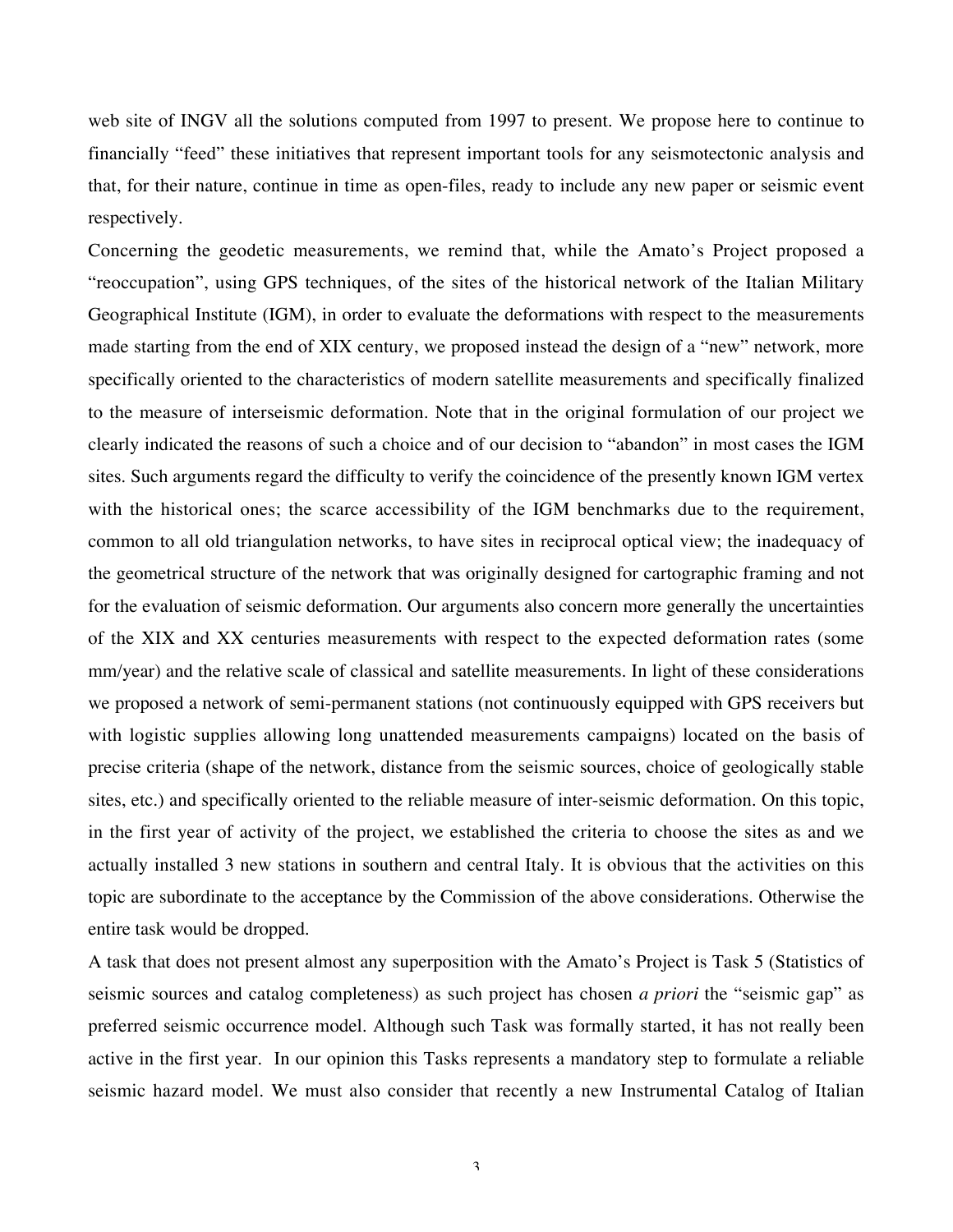Earthquakes (CSTI) has been made available (CSTI Working Group, 2001), which publication was partially supported by our project, and which data had not been adequately analyzed yet.

Concerning the tasks not activated in the first year of the project, Task 1 (Historical seismic catalog) appears, at a first glance, to almost completely fulfill the referee recommendations, as it regards investigations essentially based on macroseismic data. However, due to the strong financial effort requested at the time of first proposition, we do not believe that its full re-proposition, even if possible, is fully suitable and really matches the spirit of the issues of the Commission. Anyhow, in particular Task 1A, regarding the continuation of the already started process of unification and standardization of the Italian historical catalog, owns several interesting aspects for hazard assessments and is strictly linked to other activities of this project (Task 5 and 6C). This unification process, started up in early 1997, brought to the publication of the Parametric Catalog of Italian Earthquakes (CPTI) (CPTI Working Group, 1999). Such catalog, resulting from the merging of previous NT and CFTI, is presently the main reference dataset for hazard assessment. We must recall that authors of CPTI originally planned the issuing of a second release, where the integration of the two parents catalog would be extended to the felt report data (not included in CPTI), and of a third release where all the patrimony of available information would be merged and integrated. Unfortunately the abandon of this Task, according to the referee comments, prevented the completion of this plan. These activities however do not completely ceased and at this moment we are still working to an integration of the catalog for the period from 1980 to 1997, on the basis of the new data of the INGV macroseismic Bulletin and of the revised instrumental data coming from CSTI. Hence in the following, we will request the priority reactivation, but with reduced founding, of Task 1A. This will also include the developments of the technique presently used (Gasperini et al., 1999) to parametrize the historical earthquakes on the basis of the macroseismic data.

A last activity that we re-propose, even if with less priority with respect to the previous ones, concerns a topic originally included in Task 2 (Instrumental seismic catalog). This Task, not formally activated in the first year of the project, is fully superimposed with activities of the Amato's Project. Our reproposition is originated by the lack of significant improvements, as explicitly admitted in the first year report of the Amato's Project, with respect to the former state of the art (the above mentioned CSTI). This failure can be addressed in part, to a delay in the publication of CSTI itself, that has been officially delivered to the Amato's Project in March 2001 (but not in June of same year as erroneously reported on the annual report of the Amato's Project). Certainly the resign from the Amato's project of the responsible (personally confirmed by Rita Digiovambattista to the Coordinator of the present project)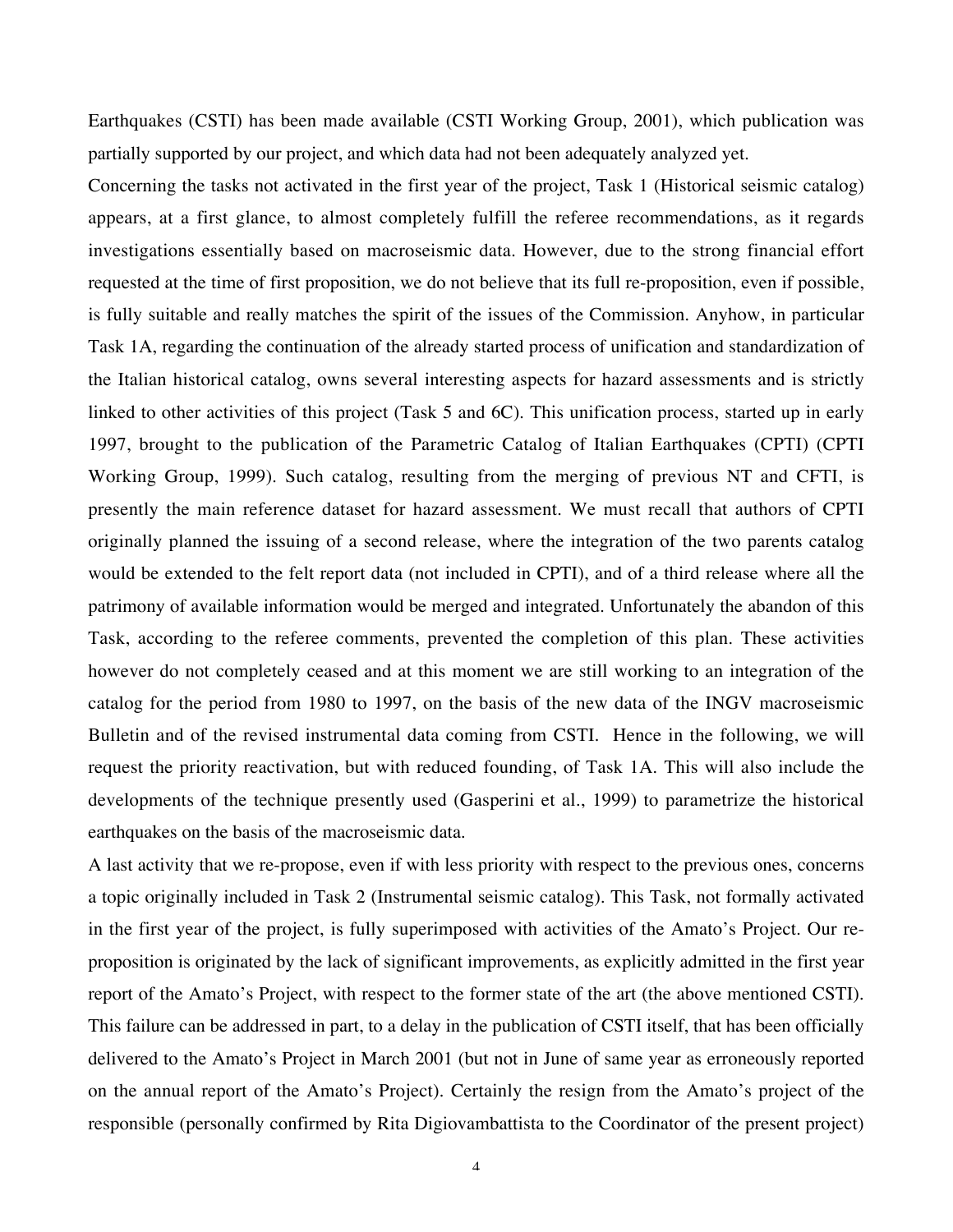also contributed to this reduced productivity. On this topic we foretell it is possible a strict integration among the two project. Our role could be in particular to attend to the revision of the local magnitudes with special regard to the periods after 1996 and before 1981, when we have observed biases in the estimates (Lolli and Gasperini, 2002).

From the administrative point of view, the participants to the present project will be subdivided in two Research Units: one at the Dipartimento di Fisica of the University of Bologna (Responsible: Paolo Gasperini) and another one at the Istituto Nazionale di Geofisica e Vulcanologia of Rome (Responsible: Marco Anzidei). The latter will include only the researchers belonging to INGV that are related to Task 9A (Geodetic Measurements) and will be activated only if the Commission will approve such task. All other researchers, including the INGV ones not involved in Task 9A, will be included in the Bologna Research Unit that, in case, will arrange sub contracts with other INGV sections and with the private research company SGA.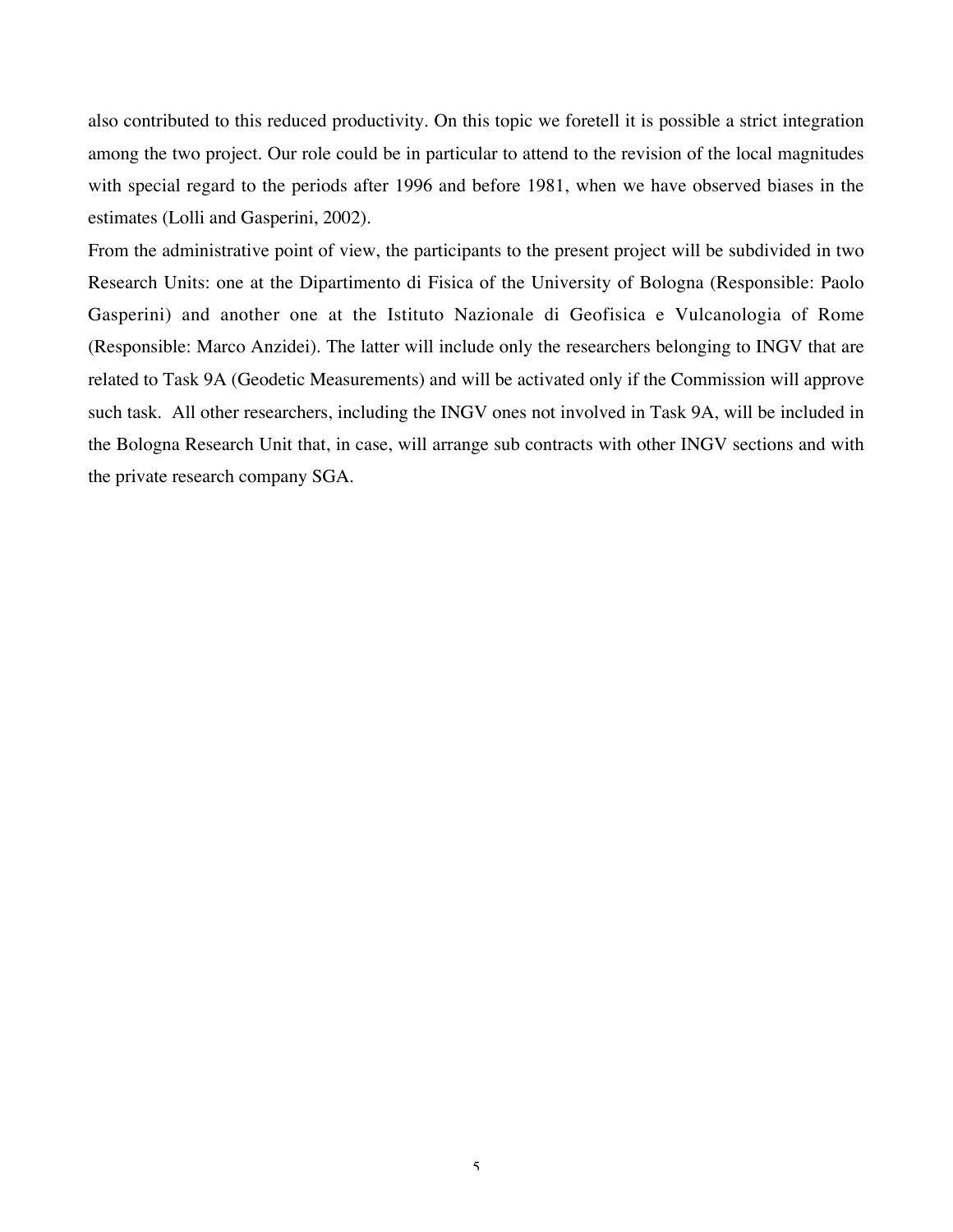#### **Programs and objectives of the proposed investigations**

#### **Priority 1**

#### **Activities in the ambit of macroseismics, considered with priority by the Commission of referees**

Task 1, HISTORICAL SEISMIC CATALOG (Responsible: Gasperini, Collaborators: Albarello, Bernardini, Camassi, Carletti, Castelli, Ercolani, Lolli, Monachesi, Vannucci and SGA Working Group)

As already noted above, this Task was originally proposed to continue the process of unification of the Italian historical seismic catalogue started up in early 1997 and that brought to the publication of the Parametric Catalog of Italian Earthquakes (CPTI Working Group, 1999). Most of the investigators involved in this Task also participated to such unification process and were authors of the CPTI. Although the original motivations of the project are still valid, for reasons of budget, we decided to not re-propose the original program of this Task and to limit our activity to more restricted objectives. We thus decided to only propose the update of the catalog for the most recent period (from 1964 to 1992) and its prolongation up to 1997. Hence, the proposed activities on this topic will include:

- i) The update the list of significant earthquakes (M>4.0) from 1964 to 1997 on the basis of the revised instrumental catalog (CSTI).
- ii) Revision of the data of the Macroseismic Bulletin of the INGV from 1964 to 1997.
- iii) The re-computation of macroseismic parameters of earthquakes from 1964 to 1997 on the basis of the INGV Macroseismic Bulletin.
- iv) The publication of the update on the WEB.

In this Task we also propose some propaedeutical investigations, to be carried on in collaboration with the research company SGA, regarding the development of the code Boxer (Gasperini et al., 1999) used to estimate the parameters of historical earthquakes. We also will approach, still in collaboration with the research company SGA, the problem of objective evaluation of seismic intensity by the "Fuzzy sets" algorithm already applied in the past to the earthquakes of 1919 in Mugello and 1920 in Garfagnana (Ferrari et al., 1995, Vannucci et al., 1999). The results will be compared with standard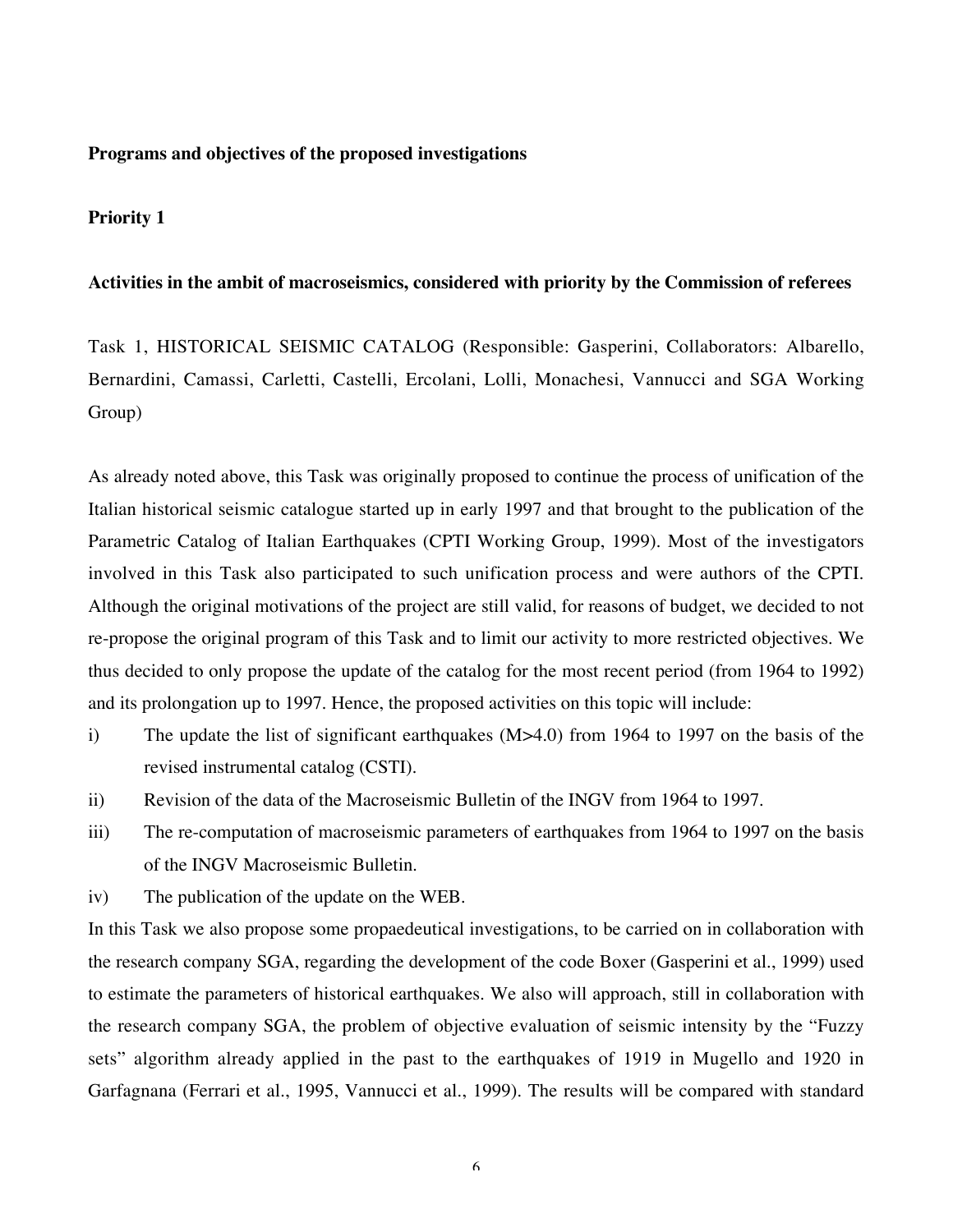estimates in order to verify the real decisional procedures followed by macroseismic experts. In particular we propose:

- i) The improvement of the Boxer using the bilinear attenuation law proposed by Gasperini (2001).
- ii) The development of new methods to compute epicenter for offshore earthquakes.
- iii) The development of robust techniques to estimate the source depth.
- iv) The application of the Fuzzy algorithm to some strong Italian earthquakes.

To perform such investigations we request the activation of a **two-year research grant** for a temporary position attending this topics **part-time**, as some of the participants are not financially supported for the entire duration of the project. **Special funds are also requested (under voice "external services") to allow the participation of the private research company SGA (Storia Geofisica Ambiente, Bologna)**. The requested funds are also required to cover expenses for consumable materials, computing (one PC), publication and participation to scientific meetings. The expected products are:

## **I Year**

- Preliminary update of the CPTI for the period from 1964 to 1997 on the basis of the current computational methods.
- New release of the Boxer code to compute location magnitude and orientation of seismic sources from macroseismic data.
- Application of the Fuzzy Set algorithm to evaluate the intensities of the 1930 Irpinia earthquake

## **II Year**

- Definitive update of the CPTI for the period from 1964 to 1997 on the basis of upgraded methods.
- New release of the Boxer code including offshore location and depth computation.
- Application of the fuzzy set evaluation to at least other 3 strong earthquakes of the XX century.

### **Costs**

| <b>Category</b>  | I year(Euro) | II year $(Euro)$ |
|------------------|--------------|------------------|
| Durable material | 2500         |                  |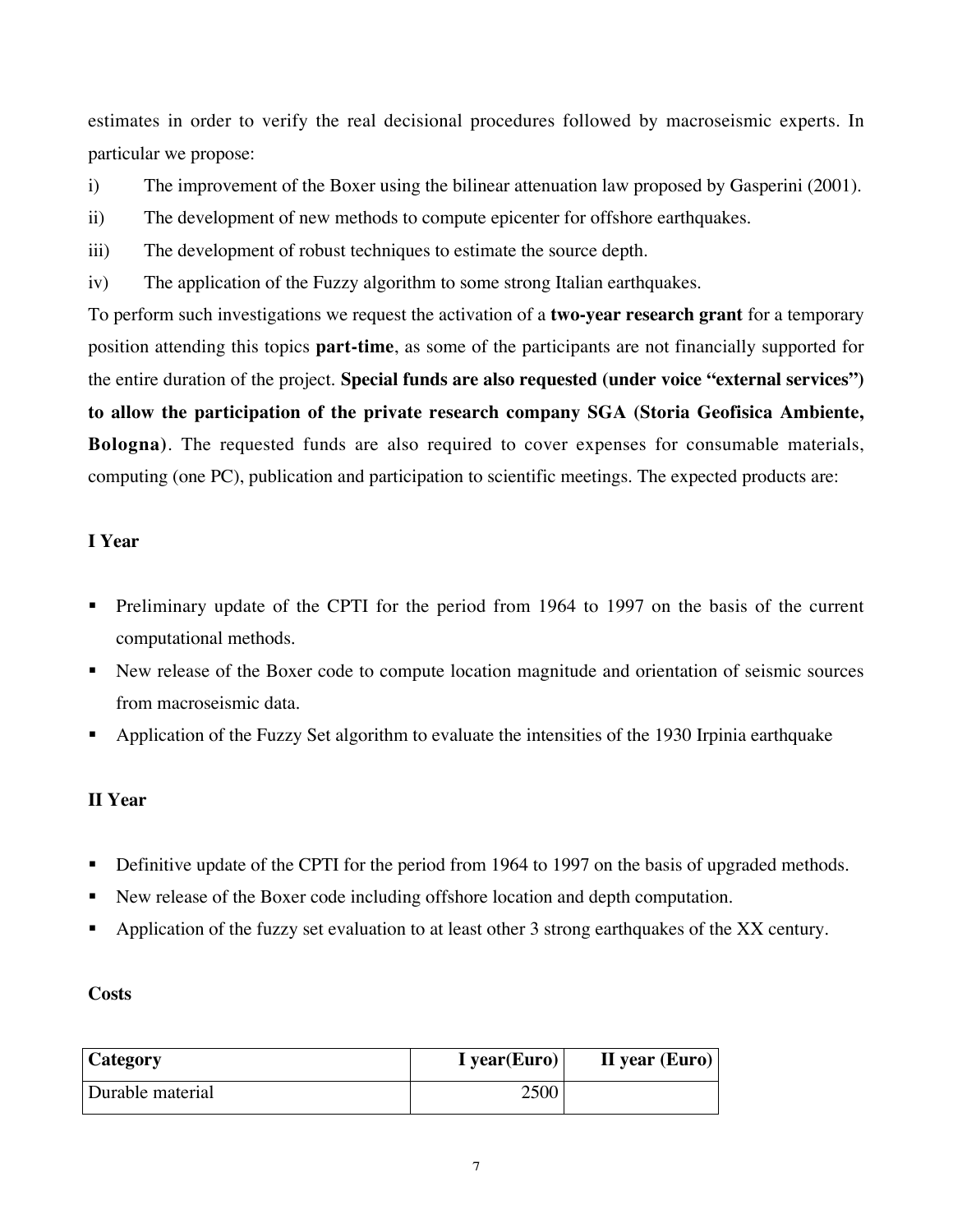| Consumables and other general costs | 3000  | 3000  |
|-------------------------------------|-------|-------|
| Travel and subsistence              | 2000  | 2000  |
| Contracts and/or fellowships        | 7500  | 7500  |
| Meetings and Congresses             |       |       |
| <b>External services</b>            | 15000 | 15000 |
| Publications                        |       | 2500  |
| Other costs                         |       |       |
| <b>Total</b>                        | 30000 | 30000 |

Task 6C, INTENSITY TOMOGRAPHY AND SITE EFFECTS (Responsible: Gasperini, Collaborators: Albarello, Bernardini, Camassi, Carletti, Ercolani, Lolli, Mucciarelli, Vannucci)

In the first year of the project we have completed the first phase of this task, presently submitted for publication on an international journal (Carletti & Gasperini, 2002), consisting in the imaging of the lateral variations intensity attenuation coefficients of the bilinear law proposed by Gasperini (2001). We have verified by checkerboard and restore tests the ability of the macroseismic data set (about 20000 intensity observations) to reliably constrain the lateral variation of the intensity attenuation coefficients. The analysis of the empirical locality residuals has shown a clear reduction of the sizes and a more uniform spatial distribution with respect to an isotropic attenuation function. Moreover we found that the areas with highest attenuation in the near-field (D<45 km) almost exactly correspond to the ones where the heat-flow is also highest (Tyrrhenian slope of northern Apennines and volcanic areas of Campi Flegrei and Mt. Etna). This analysis suggested some improvement and refinement that we propose to carry out in the next two years, within the present task. We also include in this task the continuation of a study, already started up in the first year (Boccaletti et at., 2001), in which we have developed an original method to map the lateral variation of macroseismic intensity inside urban centers for which detailed technical reports on the effects induced by relatively recent earthquakes are available (*i.e.* Florence for the 1895 earthquakes). Hence the proposed investigations for the two-year program include:

i) The detailed comparison of locality empirical residual with the lithological and topographical characteristics of sites in order to verify whether they are actually linked to specific local properties of the sites rather than to the uncertainties in the determination of intensity.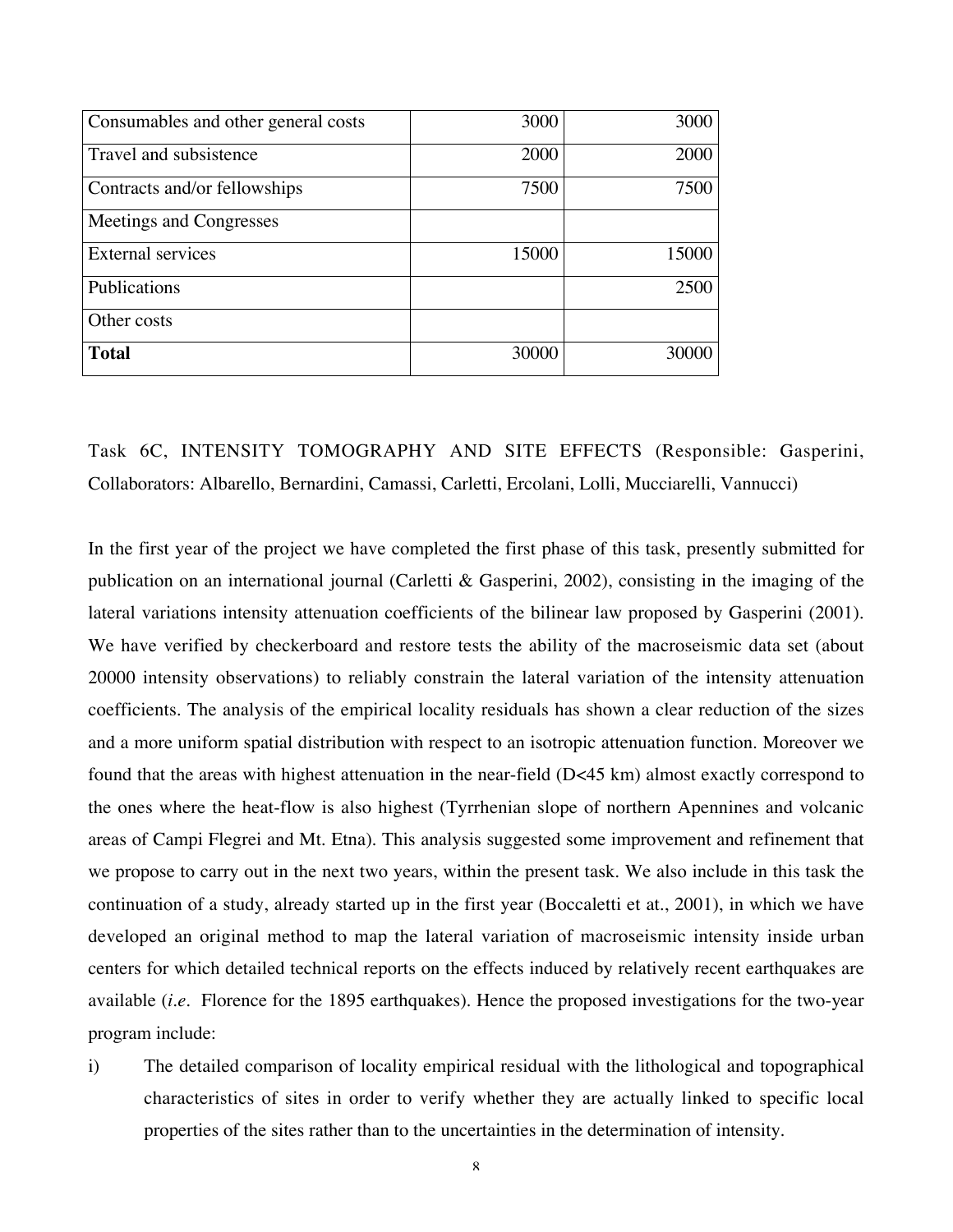- ii) Introduction of the seismic source spatial orientation in the bilinear attenuation equation in order to make more realistic and precise the computation of distances. This can be done both using the Boxer technique (Gasperini *et al.*, 1999) or computing, simultaneously to the tomographic inversion, the orientation of sources that minimize the equation residuals.
- iii) Extension of the intensity dataset by the inclusion of the new data coming from the INGV macroseismic Bulletin of years 1993 to 1997.
- iv) Continuation of the study (Boccaletti et at., 2001) on the lateral variations of intensity felt in the historical center of Florence on occasion of the 1895, Impruneta earthquakes and comparison with results of 1D simulation of ground motion and with soil amplification measures
- v) Application of the methods to other historical centers (i. e. Bologna for the 1929 earthquake).

To complete such investigations we request the activation of a **two-year research grant** to support a temporary position attending this topics **full-time** as, even in this case, some of the participants are not financially supported for the entire duration of the project. The requested funds also concern expenses for consumable materials, computing (one PC), publication and participation to scientific meetings. The investigations on the above listed points will proceed mainly in parallel during the two years of the project. However point iii) will be completed in the first months of the first year as well as the first

results of points ii) and iv) will be available at the end of fist year. The expected products are:

### **I Year**

- Database of the lithological and topographical characteristics of the localities having felt reports for more than 10 different earthquakes, basing on the data used for the first tomographic inversion presently submitted for publication.
- Integrated macroseismic database including the data from the INGV macroseismic bulletin for all the events with Imax>V.
- **Preliminary tomographic inversion using the updated database.**
- Introduction of the spatial extension of the sources in attenuation computations.
- Study of the lateral variations of the intensity in Florence for the earthquakes of 1895 compared with 1D simulations of ground motion.

#### **II Year**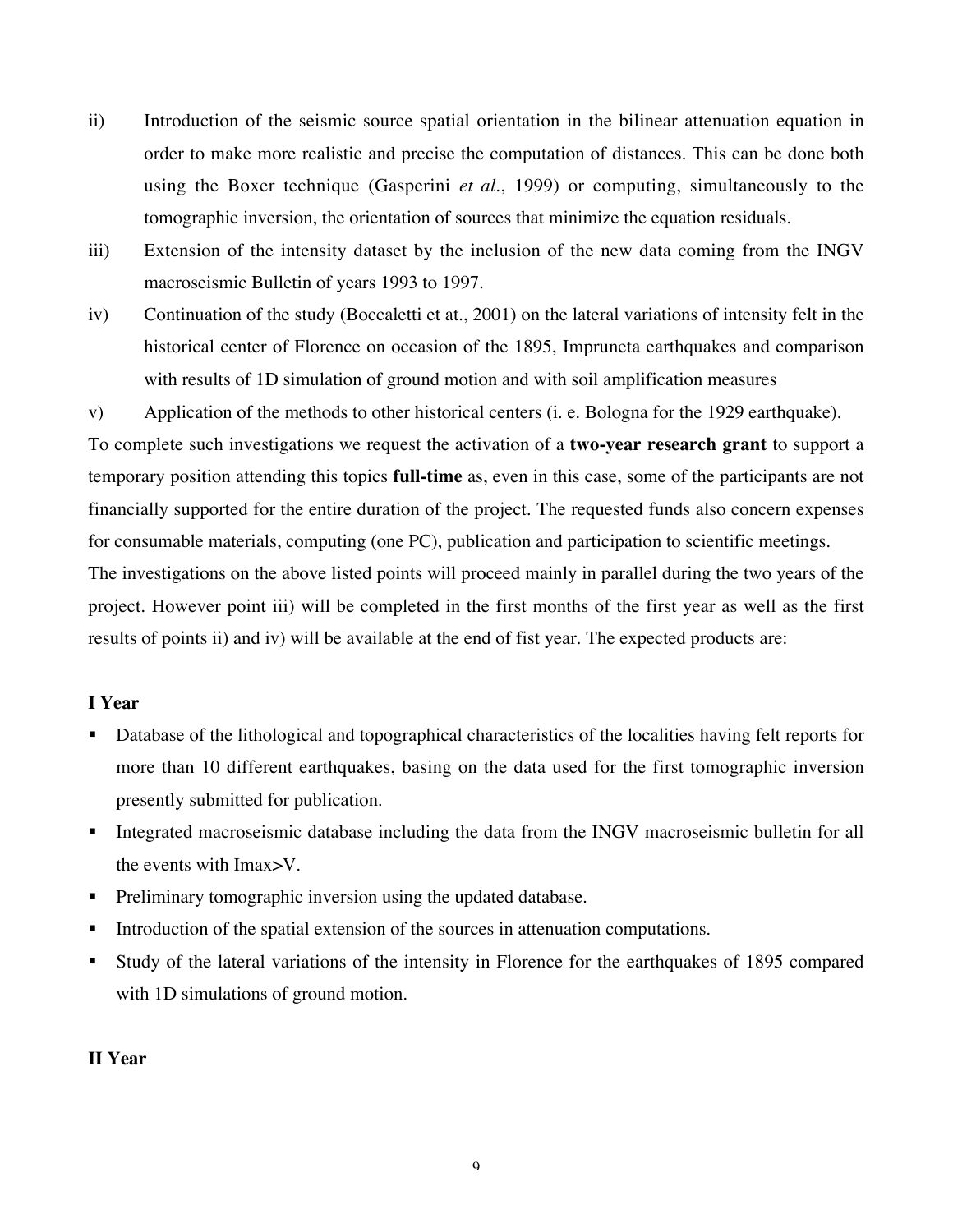- Database of the lithological and topographical characteristics of the localities having felt reports for more than 5 different earthquakes, basing on data used for the new tomographic inversion.
- Definitive tomographic inversion using the updated methods.
- Comparison of the lateral variations of the intensity in Florence with measures of soil amplification.
- Study of the lateral variation of intensity for other historical centers.

### **Costs**

| Category                            | I year(Euro) | II year (Euro) |
|-------------------------------------|--------------|----------------|
| Durable material                    | 3000         |                |
| Consumables and other general costs | 2000         | 2000           |
| Travel and subsistence              | 2000         | 2000           |
| Contracts and/or fellowships        | 15000        | 15000          |
| Meetings and Congresses             |              |                |
| <b>External services</b>            |              |                |
| Publications                        |              | 3000           |
| Other costs                         |              |                |
| <b>Total</b>                        | 22000        | 22000          |

## **Other activities, already started up in the fist year, to be considered with priority**

Task 5 – STATISTICS OF SEISMIC SOURCES AND CATALOG COMPLETENESS (Responsible: Marzocchi, Collaborators: Albarello, Dal Forno, D'Amico, Faenza, Gasperini, Lolli, Mucciarelli, Sandri, Selva, Vannucci)

Most of the participants to this task had already investigated on these topics in last years. Among the others we can mention the statistical studies on the earthquake time occurrence both at long (Boschi et al, 1995, Mulargia & Gasperini, 1995) and short time-scales (Gasperini and Mulargia, 1989, Lolli and Gasperini, 2002), the studies on the magnitude distribution properties (Marzocchi and Sandri, 2002), on the spatial distribution of earthquakes in Italy (Mulargia et al, 1987), on the statistics of felt intensity at the site (D'Amico e Albarello, 2002) and on the completeness of historical catalogs (Albarello et al., 2001).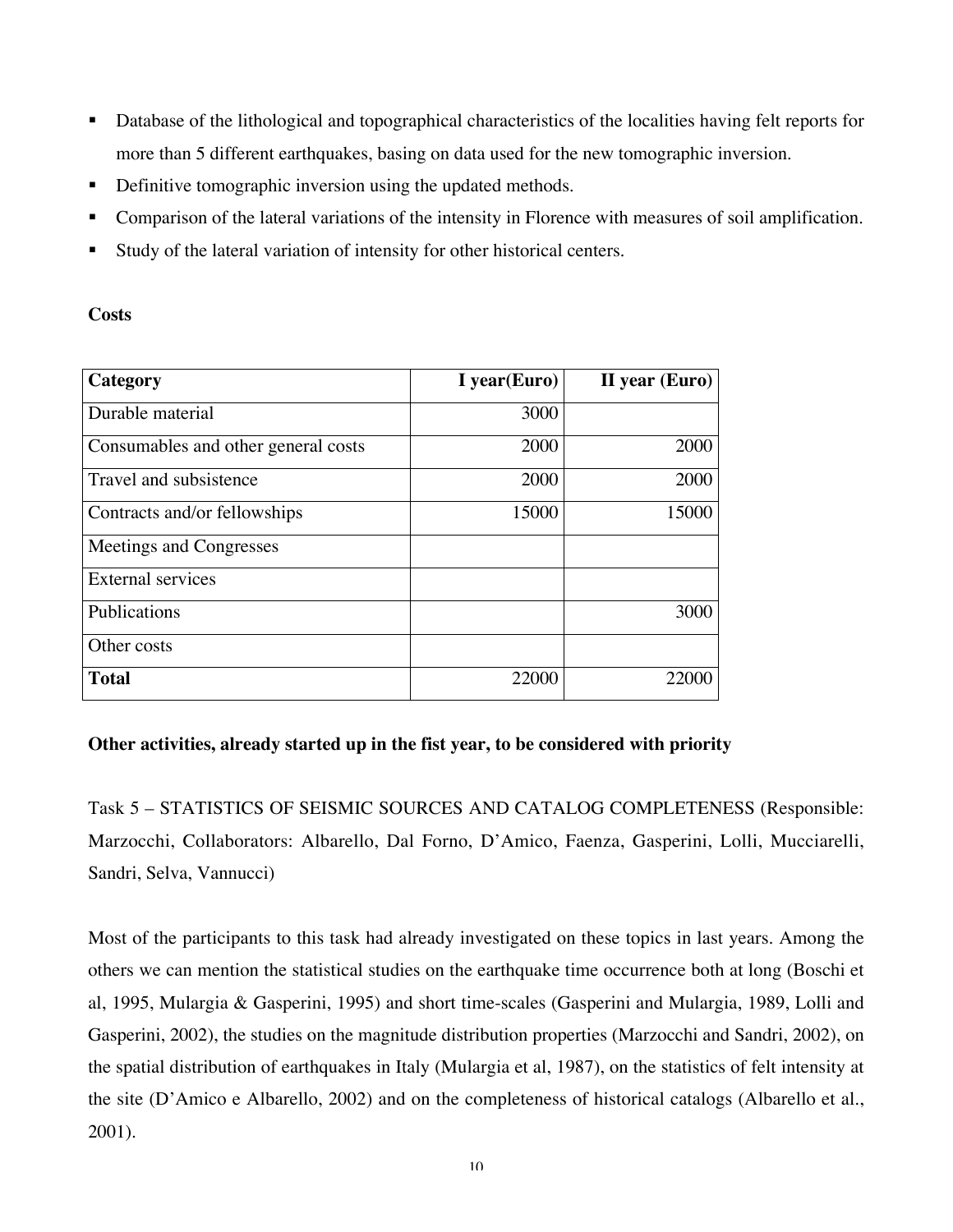The aim of this Task is to analyze the available seismological data (seismic catalogs, focal mechanisms, macroseismic fields, etc.) and to design specific experiments to verify the various hypotheses and theories on earthquake occurrence that has been proposed in the literature, as well as the ones that could issue from the research itself. We intend to study the modalities of the earthquake occurrence

- i) in space (seismogenic model)
- ii) in time (statistical occurrence models)
- iii) in energy (scaling law)
- iv) in ground motion amplitude at site (attenuation law and local effects)

This task will also take advantage of some propaedeutical activities, developed in other Tasks (mainly 1 and 7), concerning the improvement of the seismological database. We request the activation of a **two-year research grant** for a temporary position attending **part-time** to these topics. The requested funds also concern expenses for consumable materials, computing (one PC), publication and participation to scientific meetings.

Even for this Task the investigations on the above listed points will proceed mainly in parallel during the two years of the project. The expected products at the **end of the biannual** program are:

- Spatial seismic occurrence model relative to both the historical (long time-scale) and instrumental (short time-scale) seismicity.
- Statistical time occurrence model and its calibration on instrumental data.
- Verification of the magnitude scaling law for the instrumental catalog.
- Verification of the seismic attenuation law currently in use.
- Statistical model for the time series of the intensity felt at the site.

| ۰.<br>× |
|---------|
|---------|

| <b>Category</b>                     | I year(Euro) | II year $(Euro)$ |
|-------------------------------------|--------------|------------------|
| Durable material                    | 3000         |                  |
| Consumables and other general costs | 2000         | 2000             |
| Travel and subsistence              | 4000         | 4000             |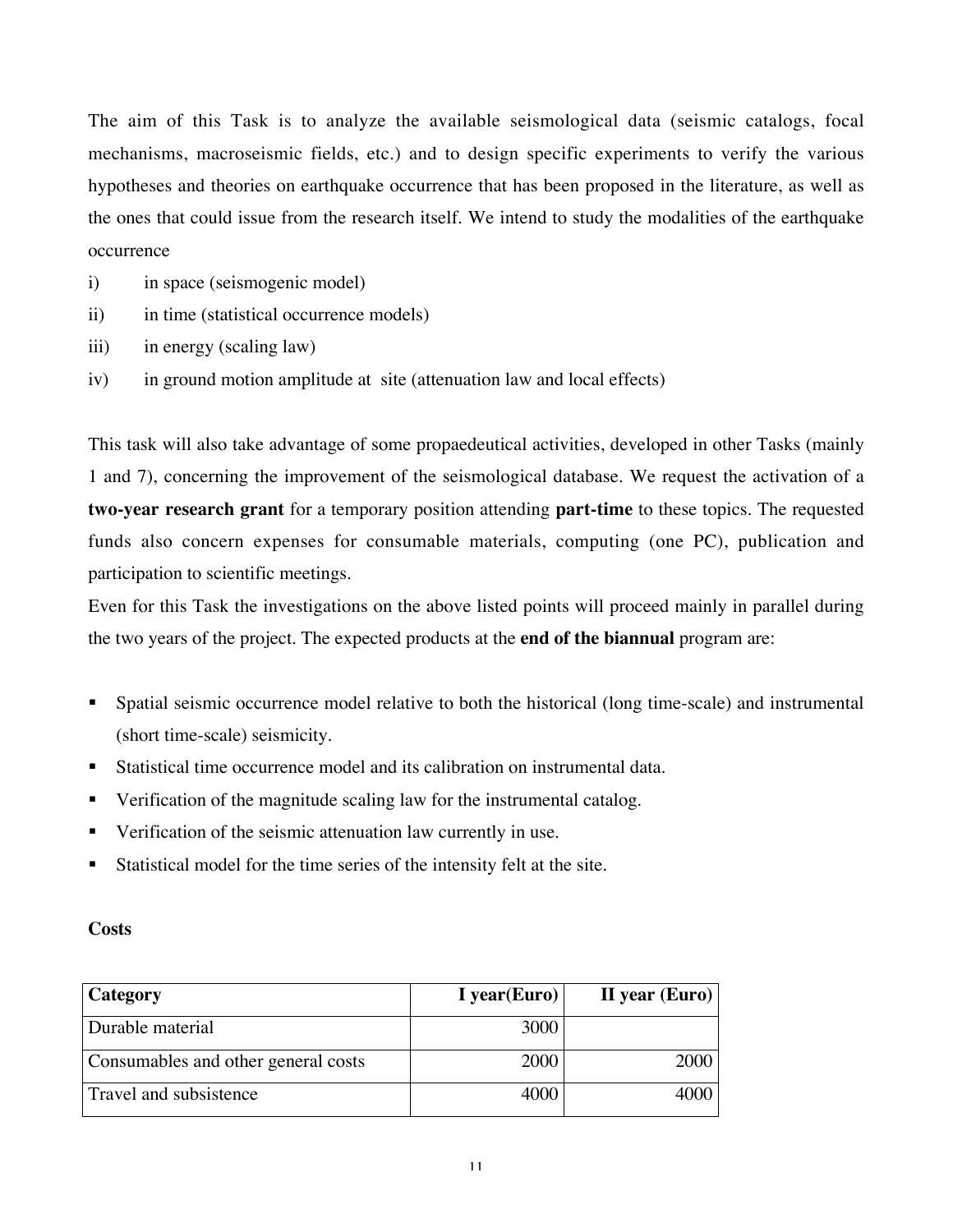| Contracts and/or fellowships | 7500  | 7500  |
|------------------------------|-------|-------|
| Meetings and Congresses      |       |       |
| <b>External services</b>     |       |       |
| Publications                 |       | 3000  |
| Other costs                  |       |       |
| <b>Total</b>                 | 16500 | 16500 |

Task 7, FOCAL MECHANISMS (Responsible: Morelli, Collaborators: Dal Forno, Gasperini, Lolli, Pondrelli, Vannucci)

As already mentioned in the introductory statement, we intend to continue the already started activities (two papers have been recently submitted and a third one is currently in press) concerning the database of first motion mechanism of the Mediterranean area (Vannucci and Gasperini, 2002; Gasperini and Vannucci, 2002) and the computation of regional CMT solutions (Pondrelli et al., 2002). We also intend to approach further studies, based on the collected data, devoted to the characterization and the numerical modeling of the stress and deformation fields in the Italian area. The proposed activities are:

- i) Insertion in the database of further mechanisms coming from other published papers.
- ii) Improvements of the database management software, including some new procedures in the MS-ACCESS application like that the plot of the mechanism and the in-line checking of inserted mechanisms.
- iii) Availability on the WEB of a reduced version of the first motion solution database.
- iv) Computation of new RCMT mechanisms.
- v) Analysis of cumulative moment tensor (Kostrov, 1974) and of compatibility of stress directions (Gephart & Forsyth, 1984) for various zones of the Mediterranean area.

The requested funds mainly concern expenses for consumable materials, computing, publication and participation to scientific meetings. The expected products **in both years** are:

- Update of the database of the focal mechanism.
- Update of the catalog of regional CMT.
- Spatial distribution analysis of the of stress and strain tensors in Italy and surrounding regions.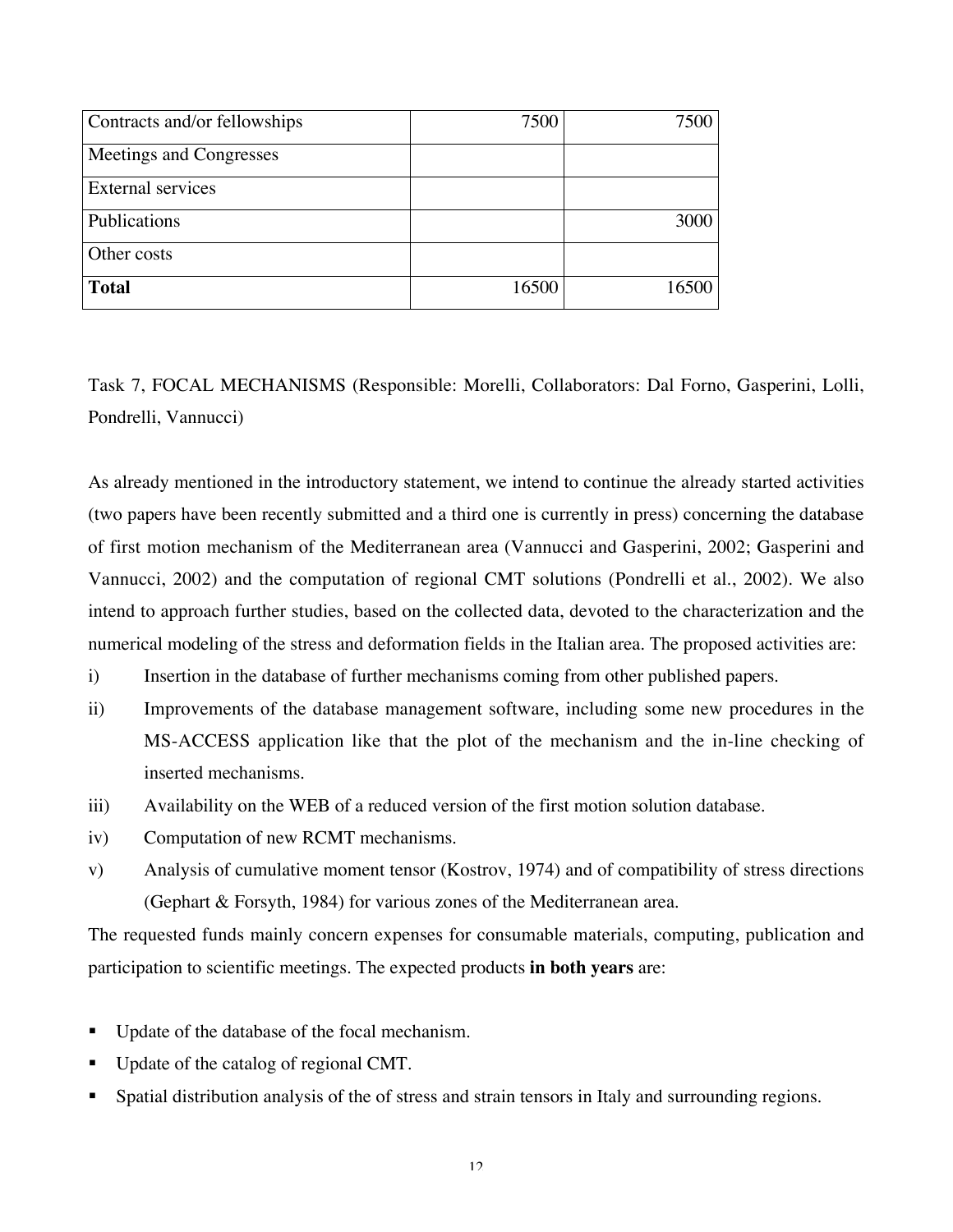## **Costs**

| Category                            | I year(Euro) | II year (Euro) |
|-------------------------------------|--------------|----------------|
| Durable material                    |              |                |
| Consumables and other general costs | 3000         | 3000           |
| Travel and subsistence              | 3000         | 3000           |
| Contracts and/or fellowships        |              |                |
| Meetings and Congresses             |              |                |
| <b>External services</b>            | 2000         | 2000           |
| Publications                        |              |                |
| Other costs                         |              |                |
| <b>Total</b>                        | 8000         | 8000           |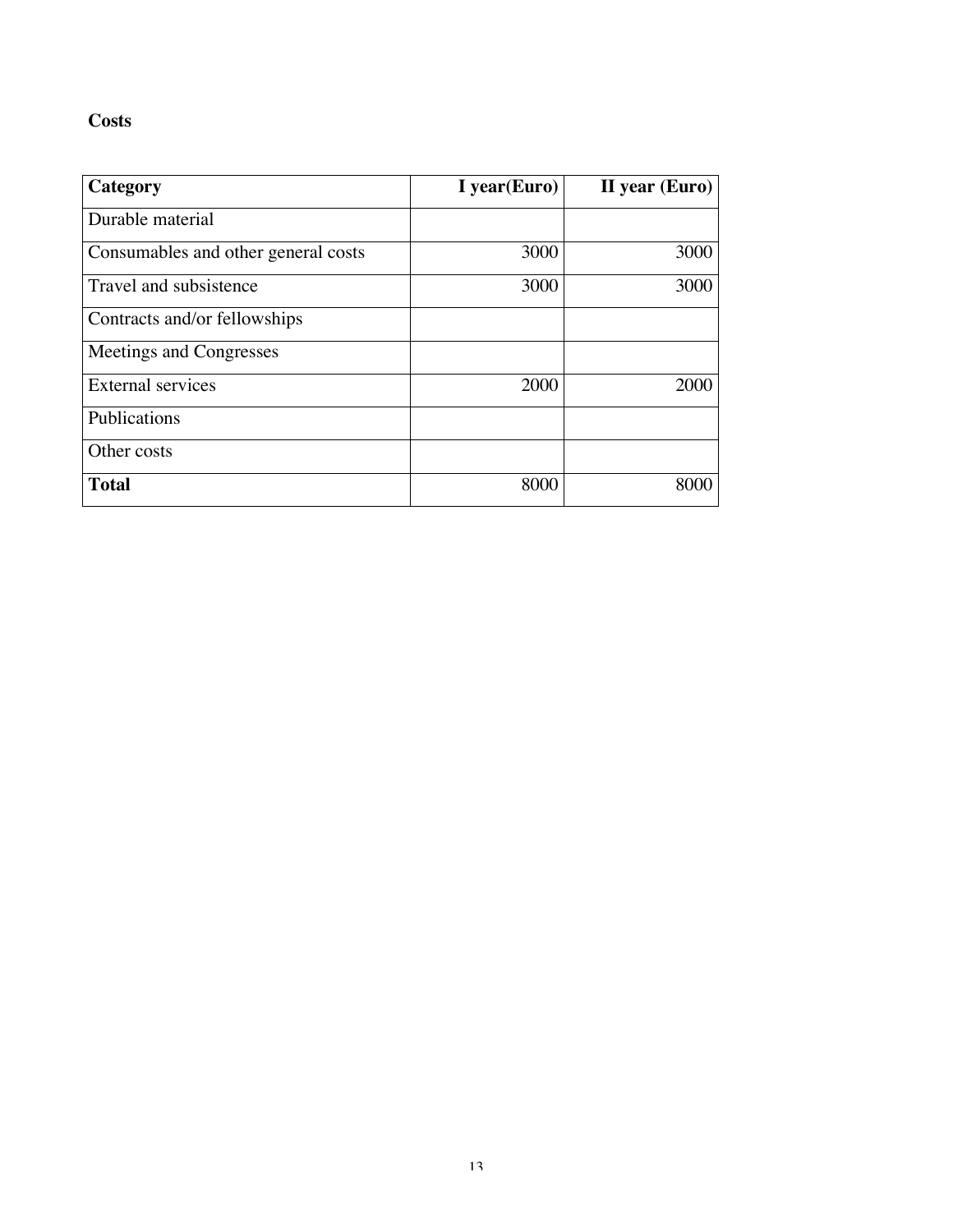### **Priority 2**

#### **Activities already started up in the first year but not considered with priority by the Commission**

Task 9A, GEODETIC MEASUREMENTS (Responsible Anzidei: Collaborators: Baldi, Casula, Cenni, Del Mese, Galvani, Gandolfi, Giovani, Loddo, Massucci, Pesci, Riguzzi, Serpelloni, Vecchi, Vittuari, Zanutta)

As indicated in the introductory statement, these activities are re-proposed, even if not in full agreement with the suggestion of the referees, as we believe that other investigations on this topic, currently in course within other GNDT projects, do not adequately approach the geodetic assessment of interseismic deformation. The proposed program includes the choice and installation of about 10 GPS semi-permanent sites in central and southern Italy, the execution of 2/3 measurement campaigns at a semi-annual rate as well as the elaboration of the resulting data to compute the time behavior of the strain field.

The costs concern mainly the logistic supplies of semi-permanent sites, the recognition surveys and measurement campaigns, the maintenance of already available GPS receivers and/or the purchase of 1/2 new GPS receivers, besides the expenses for consumable materials, computing, publication and participation to scientific meetings. The expected products are:

#### **I Year**

- Installation of 4-6 new semi-permanent stations.
- A measurement campaign covering the newly installed stations.

#### **II Year**

- Installation 4-6 new semi-permanent stations.
- 1/2 measurement campaign covering the set of newly installed stations.
- Strain tensors among the campaigns.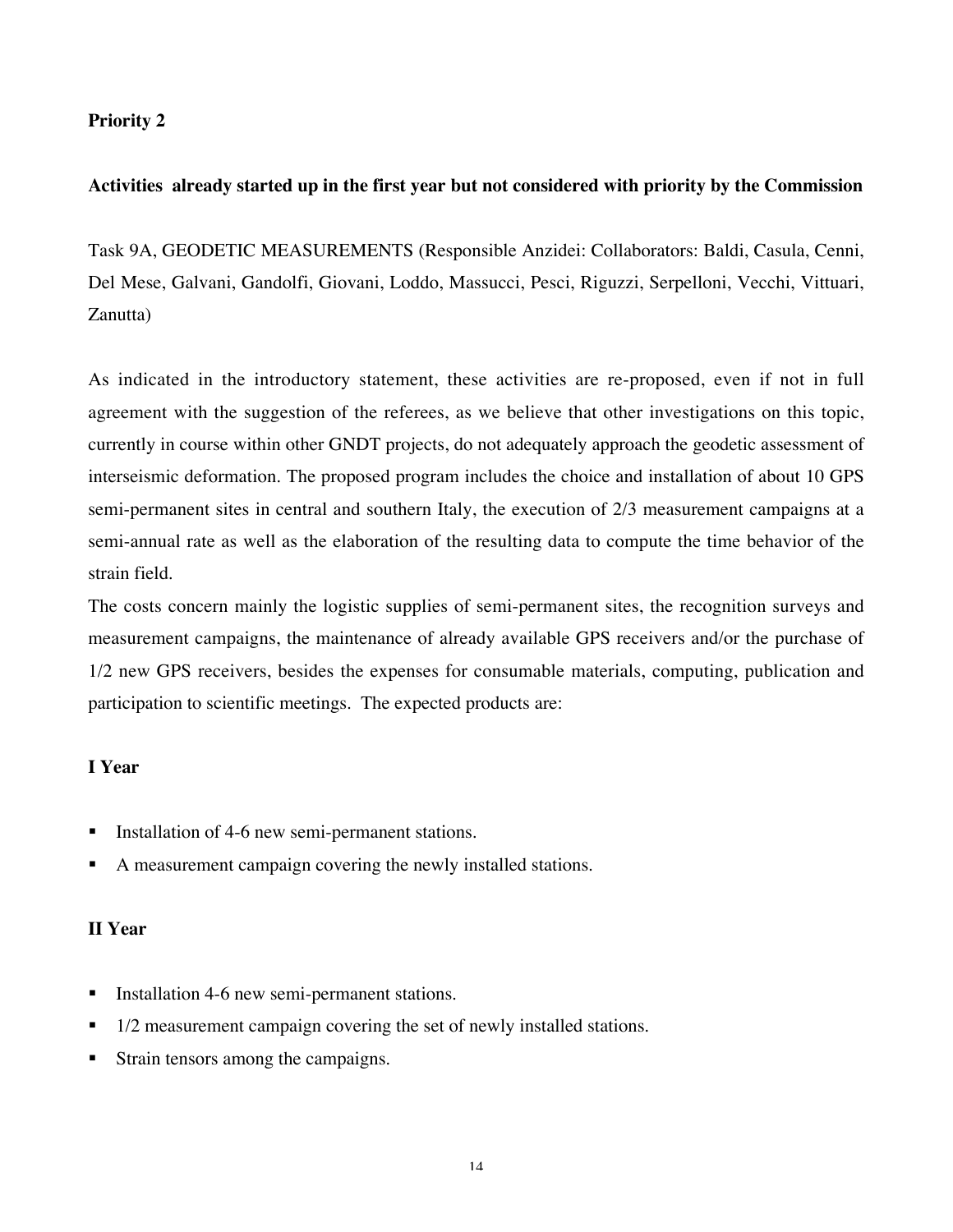## **Costs**

| Category                            | I year(Euro) | II year (Euro) |
|-------------------------------------|--------------|----------------|
| Durable material                    | 40000        | 3000           |
| Consumables and other general costs | 6000         | 10000          |
| Travel and subsistence              | 5000         | 15000          |
| Contracts and/or fellowships        |              |                |
| Meetings and Congresses             |              |                |
| <b>External services</b>            | 5000         | 10000          |
| Publications                        |              | 3000           |
| Other costs                         |              |                |
| <b>Total</b>                        | 56000        | 41000          |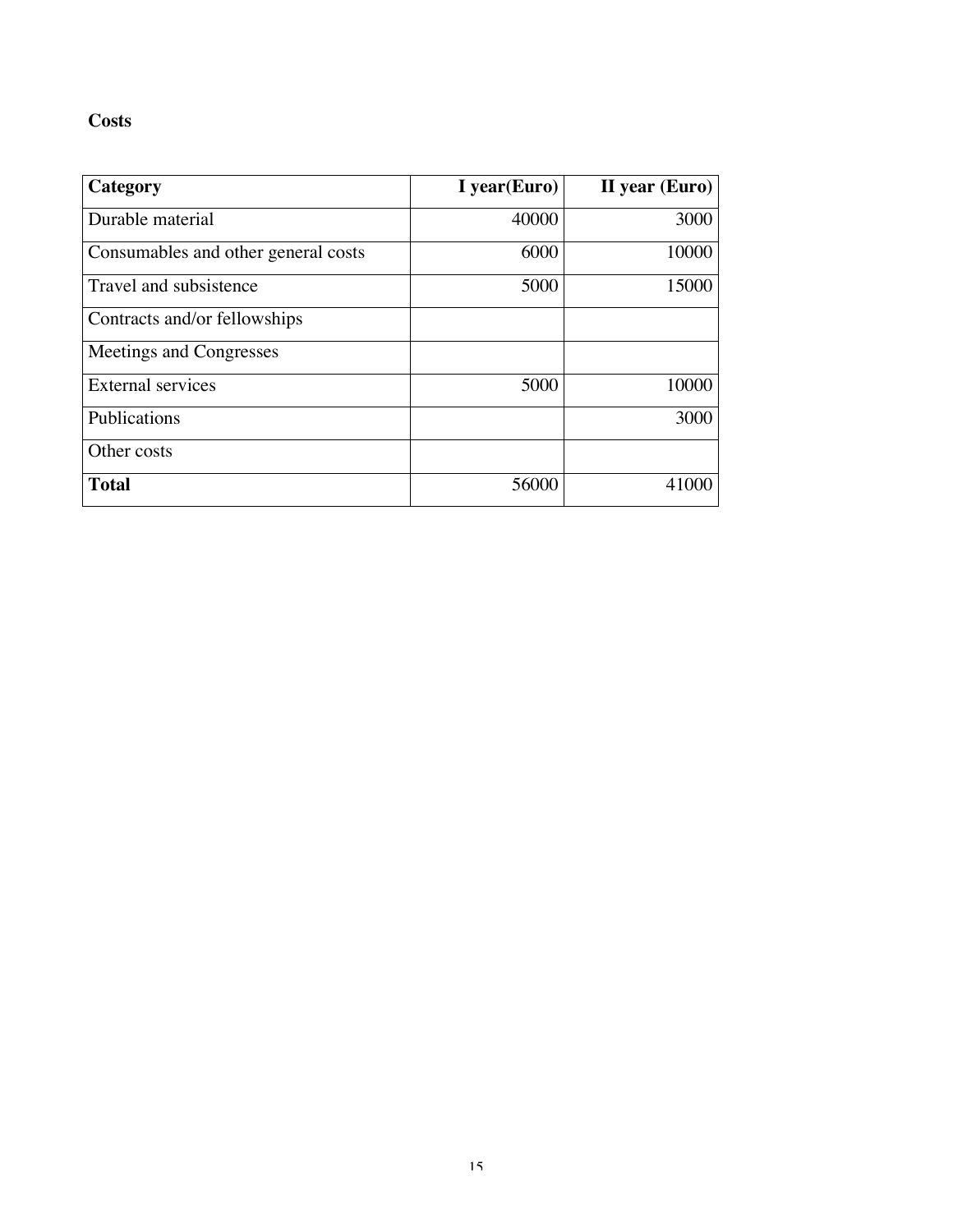### **Priority 3**

### **Activities not started in the first year, to be carried on in collaboration with the Amato's Project**

Task 2, INSTRUMENTAL SEISMIC CATALOG (Responsible Gasperini, Collaborators: Albarello, DeSimoni, Lolli, Marzocchi, Monachesi, Sandri, Vannucci)

On this topic we propose the continuation of the investigations, performed in the ambit of the GNDT Project 1998, that brought to the formulation of a new procedure to homogeneously re-evaluate the local magnitude in Italy (Gasperini, 2002) and to the publication of the CSTI catalog (CSTI Working Group, 2001). We also intend to investigate on the causes of the bias, observed in the World catalog (Perez, 1998), on surface wave magnitude Ms calibration, before and after the installation of the WWSSN network in 1964 and also observed in Italy from the comparison between instrumental and macroseismic magnitudes. The main objectives concern:

- i) Extension of the local magnitude re-valuation to years before 1981 and after 1996 (not included in CSTI).
- ii) Estimate of new magnitude attenuation relations differentiated spatially.
- iii) Re-reading of Wood-Anderson seismograms made available by the SISMOS project of INGV.
- iv) Study of the temporal variation of the calibration of the seismic stations of the RSNC.
- v) Investigation on the procedures and instruments used to compute Ms before the WWSSN.

The funds, beside the current expenses, are requested for **a part-time research grant**. The expected products are:

#### **I Year**

- Magnitude attenuation relations spatially differentiated for the Adriatic and Tyrrhenian areas
- Re-reading of Wood-Anderson amplitudes for at least 200 earthquakes

### **II Year**

Magnitude attenuation relations spatially differentiated for more circumscribed areas.

16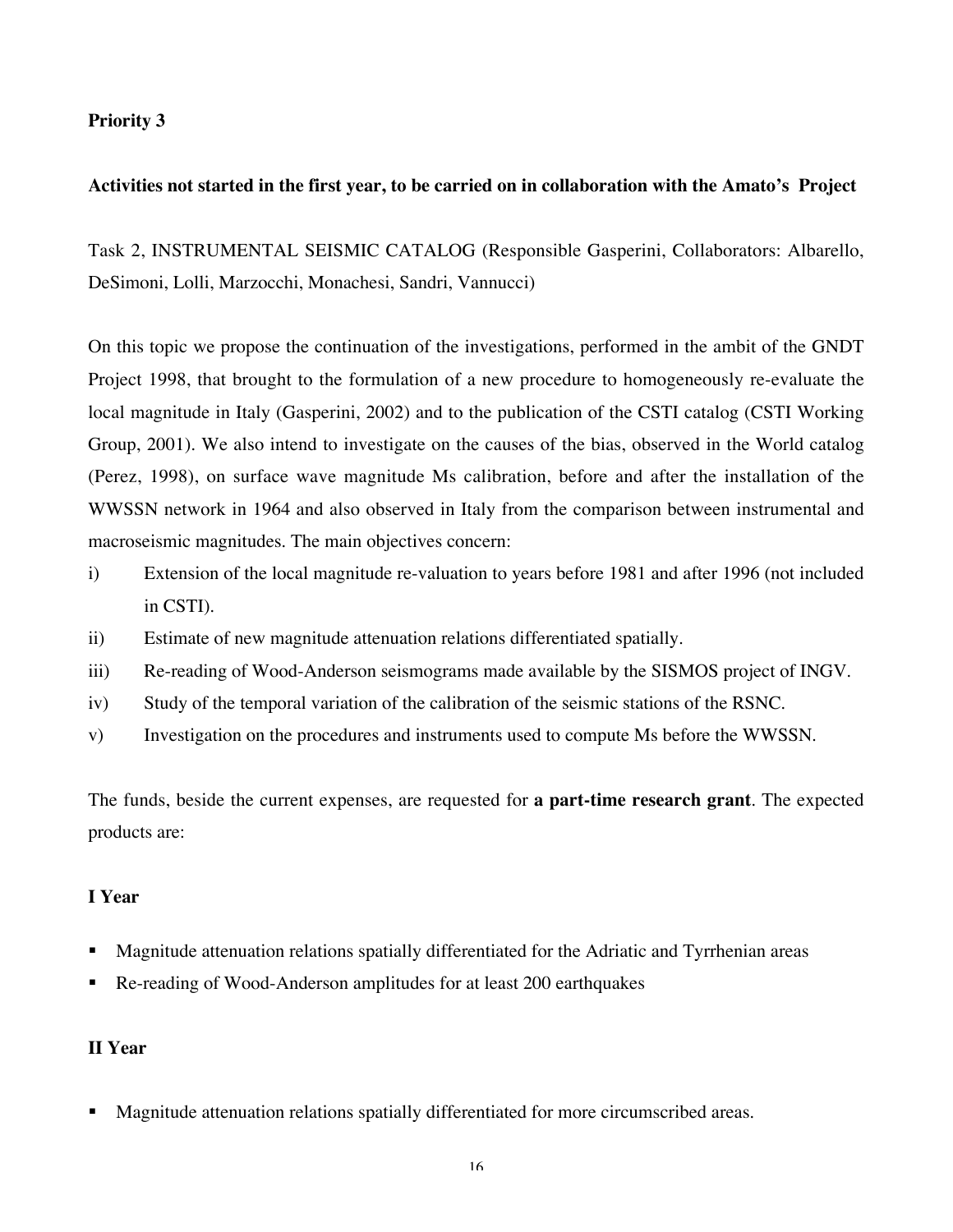- Re-valuation of local magnitudes from 1997 to 2002 and from 1976 to 1980.
- **Temporal behavior of station corrections from 1976 to 2002**
- **Preliminary revaluation of Ms for the Italian catalog.**

## **Costs**

| Category                            | I year(Euro) | II year (Euro) |
|-------------------------------------|--------------|----------------|
| Durable material                    |              |                |
| Consumables and other general costs | 1500         | 1500           |
| Travel and subsistence              | 1000         | 1000           |
| Contracts and/or fellowships        | 7500         | 7500           |
| Meetings and Congresses             |              |                |
| External services                   |              |                |
| Publications                        |              |                |
| Other costs                         |              |                |
| <b>Total</b>                        | 10000        | 10000          |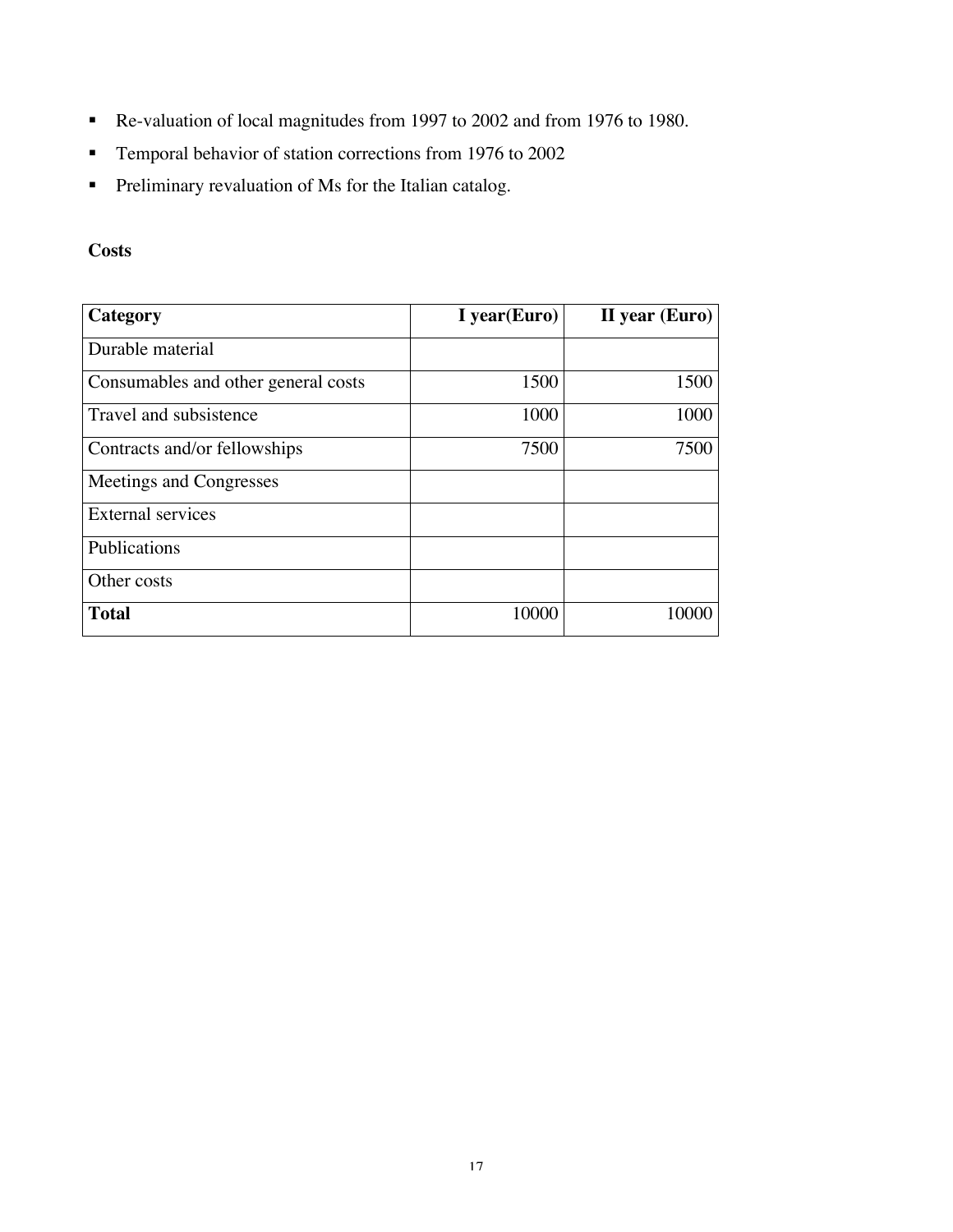#### **References**

Albarello, D., Camassi, R. and Rebez, A., (2001) Detection of space and time heterogeneity in the completeness of a seismic catalog by a statistical approach: an application to the Italian area, Bull. Seism. Soc. Am., 91, 6, 1694-1703

Boschi, E., Gasperini, P. and Mulargia, F., (1995), Forecasting where larger crustal earthquakes are likely to occur in Italy in the near future, Bull. Seism Soc. Am., 85, 1475-1482.

Boschi E., Guidoboni E., Ferrari G., Mariotti D., Valensise G. e Gasperini P. (2000), Catalogue of Strong Italian Earthquakes from 461 B.C. to 1997, Annali di Geofisica, 43, n. 4, and enclosed CDROM**.**

Boccaletti M., Corti G., Gasperini P., Piccardi L., Vannucci G. e Clemente S. (2001) Active tectonics and seismic zonation of the urban area of Florence, Italy. Pageoph, 158, 2313-2332.

Carletti F. e Gasperini P. (2002) Lateral variations of macroseismic intensity attenuation in Italy, (submitted to Geophys. J. Int.)

CPTI Working Group (1999), Catalogo Parametrico dei terremoti Italiani, Ed. Compositori, Bologna, Italy, 88 pp.

CSTI Working Group (2001), Catalogo Strumentale dei terremoti italiani dal 1981 al 1996, Versione 1.0, Clueb, Bologna, CD-ROM.

D'Amico, V. and Albarello, D., (2002), Seismic hazard assessment from local macroseismic observation: comparison with a standard approach, .Nat. Haz., In press.

Ferrari, G., Gasperini, P., and Guidoboni, E., (1995), Macroseismic intensity evaluation with the "Fuzzy Sets Logic", Annali di Geofisica, 38, 811-826.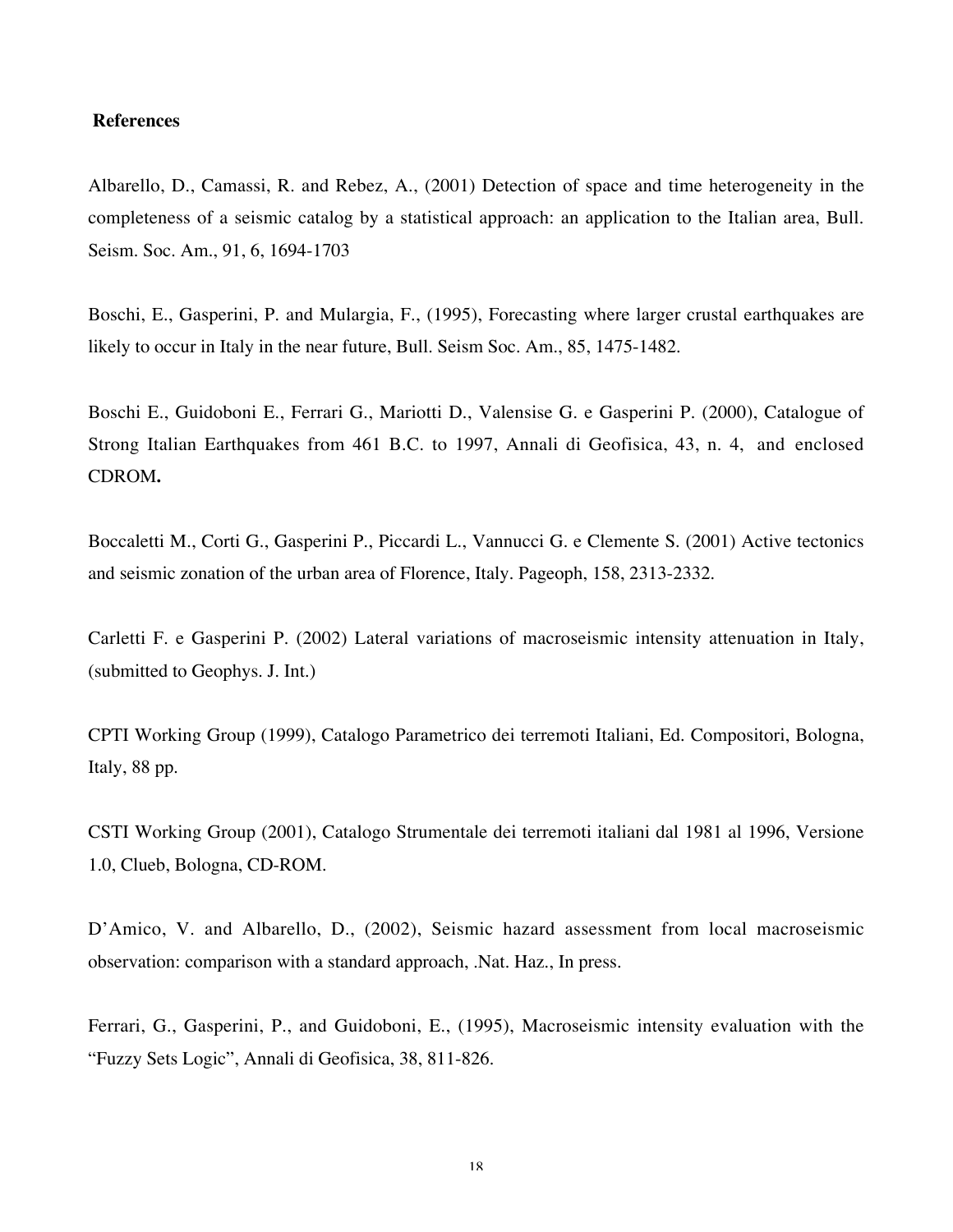Gasperini P., (2001). The attenuation of seismic intensity in Italy: a bilinear shape might indicates the dominance of deep phases at epicentral distances longer than 45 km, Bull. Seism. Soc. Am., 91, 826- 841.

Gasperini, P. (2002) Local magnitude revaluation for recent Italian earthquakes (1981-1996). Journal of Seismology, (in press).

Gasperini, P. and Mulargia, F., (1989), A statistical analysis of seismicity in Italy: the clustering properties, Bull. Seism. Soc. Am., 79, 973-988.

Gasperini, P., Bernardini, F., Valensise, G. and Boschi, E., (1999), Defining seismogenic sources from historical earthquake felt reports, Bull. Seism., Soc., Am., 89, 94-110.

Gasperini, P. and Vannucci, G., (2002), FPSPACK: a package of simple FORTRAN subroutines to manage earthquake focal mechanism data, Computer Geosciences, (submitted)

Gephart J.W. e Forsyth W.D. (1984) An improved method for determining the regional stress tensor using eartquake focal mechanism data: application to the San Fernando eqrthquake sequence. J. Geophys. Res., 89, 9305-9320.

Kostrov V.V. (1974) Seismic moment and energy of earthquakes and seismic flow of rocks. Izv. Earth Phys, 1, 23-40.

Lolli B. e Gasperini P. (2001) Aftershocks prediction in Italy Part I: Estimation of time-magnitude distribution model parameters and computation of probabilities of occurrence, J. Seismol. (Submitted).

Marzocchi W., and Sandri, L., (2002) Bias in the estimation of the b-value and its uncertainty. Submitted to Geophys. J. Int.

Mulargia, F. and Gasperini, P. (1995) Evaluating the applicability of the time- and slip-predictable eartquake recurrence models to Italian seismicity, Geophys J. Int., 120, 453-473.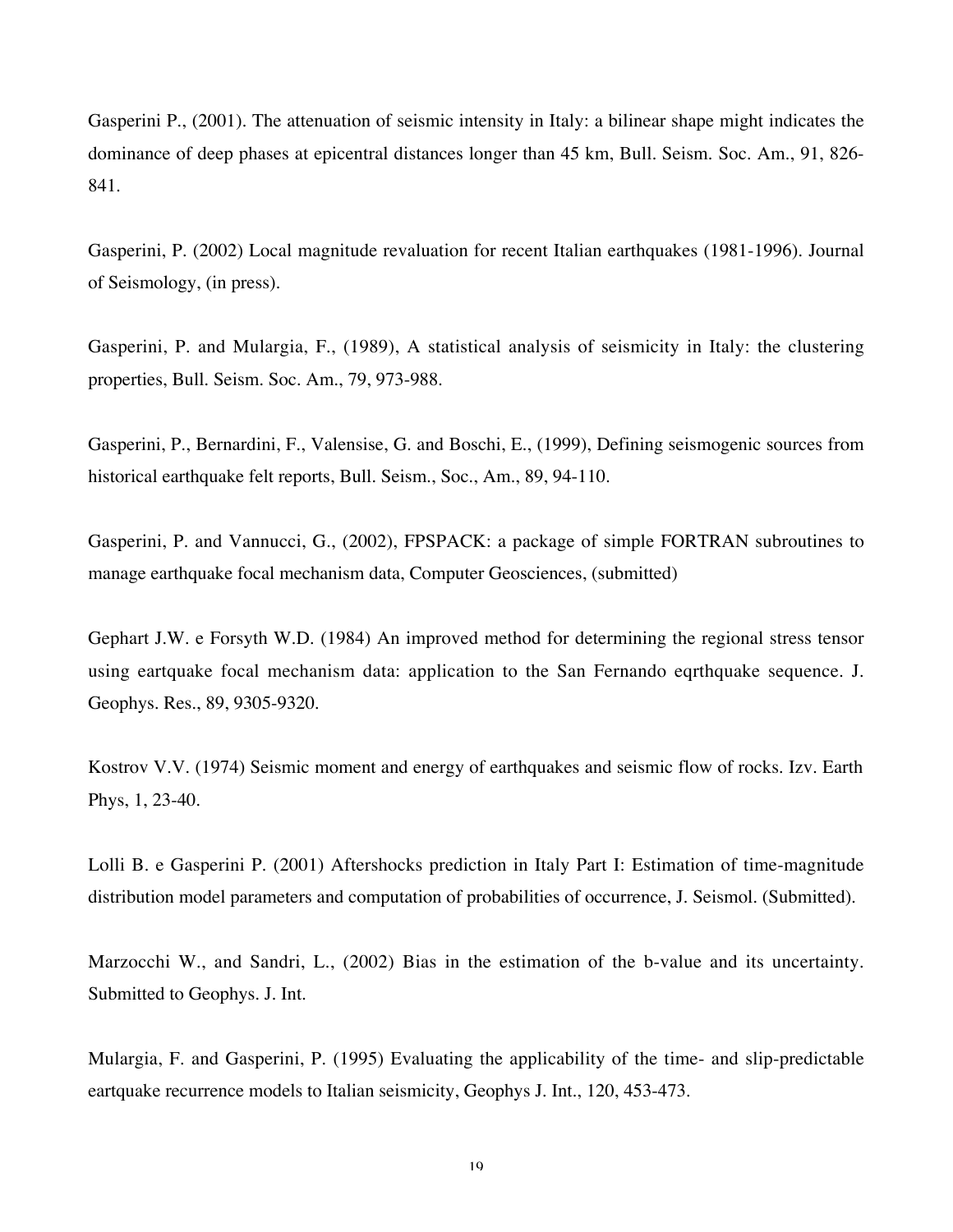Mulargia, F., Gasperini, P. and Tinti, S., (1987), Contour mapping of Italian seismicity, Tectonophysics, 142, 203-216.

Perez O. J., Revised world seismicity catalog (1950-1997) for strong (Ms=6) shallow (h=70 km) earthquakes, Bull. Seism. Soc. Am., 89, 335-341, 1999.

Pondrelli, S., Morelli, A., Ekström, G., Mazza, S., Boschi, E. and Dziewonski, A. M., (2002), European- Mediterranean regional centroid-moment tensors: 1997-2000, Phys. Earth Planet. Int., 130, 71-101.

Vannucci, G., and Gasperini, P. (2002), A database of revised fault plane solutions for Italy and surrounding regions, Computer Geosciences, (submitted).

Vannucci, G., Gasperini, P., Ferrari, G. and Guidoboni, E., (1999), Encoding and computer analysis of macroseismic effects, Physics and Chemistry of the Earth, 24, 505-510.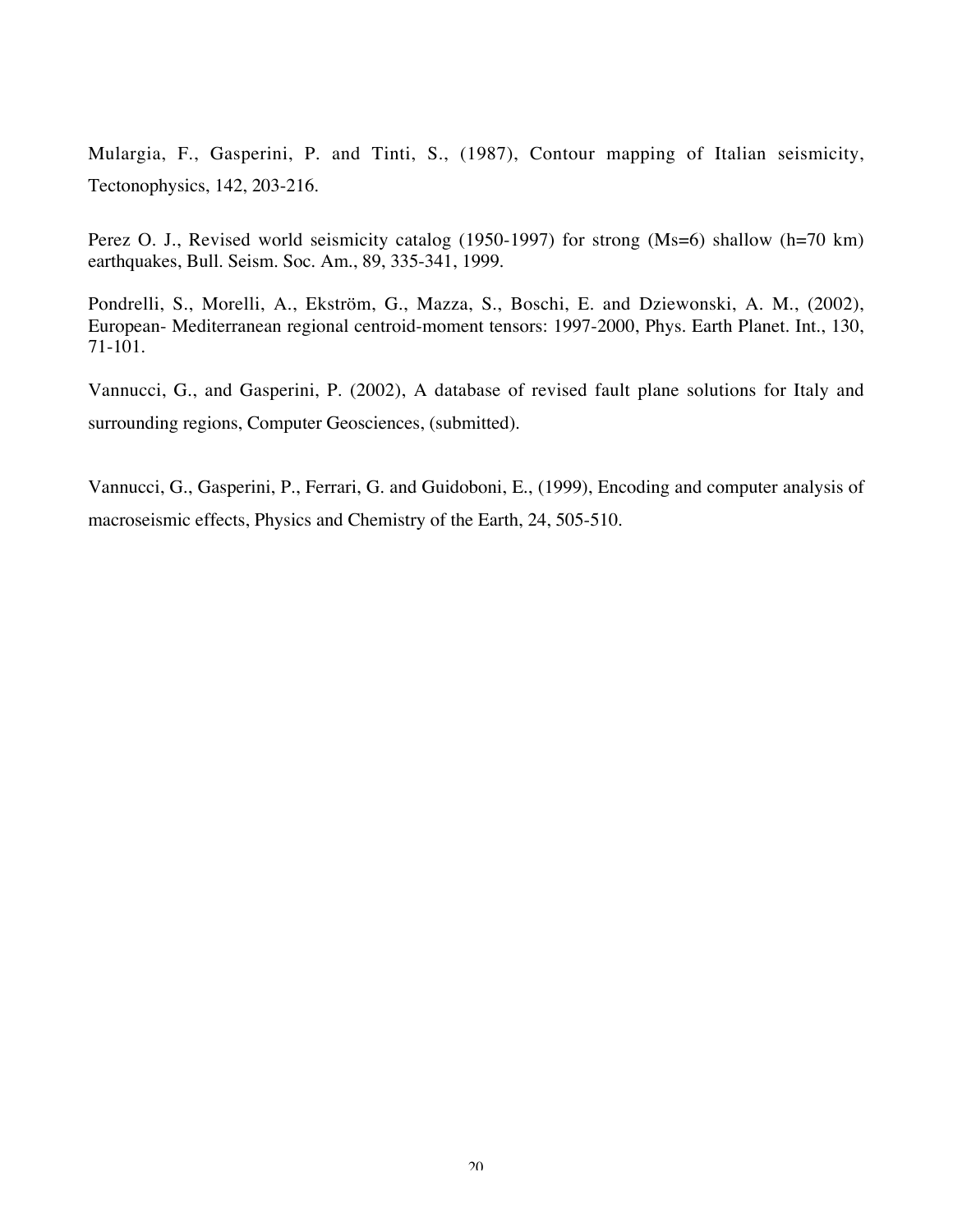**Research unit UNIBO Scientific responsible: Prof. Gasperini Paolo Dipartimento di Fisica Università di Bologna Viale Berti Pichat 6/2 40127 Bologna**

**Tel:0512095024 Fax:0512095058 e-mail:paolo@ibogfs.df.unibo.it**

## **List of researchers belonging to this research unit**

| <b>Name</b>        | <b>Position</b>            | <b>Affiliation</b>   | <b>Man months</b> |
|--------------------|----------------------------|----------------------|-------------------|
| Albarello Dario    | <b>Associate Professor</b> | Univ. Siena          | $2 + 2$           |
| Bacchetti Massimo  | Technician                 | Univ. Bologna        | $1 + 1$           |
| Baldi Paolo        | Full Professor             | Univ. Bologna        | $1 + 1$           |
| Bernardini Filippo | Researcher                 | <b>INGV</b> Bologna  | $3 + 3$           |
| Camassi Romano     | Researcher                 | <b>INGV</b> Bologna  | $2 + 2$           |
| Carletti Francesca | <b>PHD</b> Student         | Univ. Bologna        | $4 + 4$           |
| Castelli Viviana   | Researcher                 | <b>INGV</b> Macerata | $1 + 1$           |
| Casula Giuseppe    | Researcher                 | <b>INGV</b> Bologna  | $1 + 1$           |
| Cenni Nicola       | Research grant holder      | Univ. Bologna        | $2 + 2$           |
| Dal Forno Giulio   | <b>PHD Student</b>         | Univ. Bologna        | $2 + 2$           |
| D'Amico Vera       | Research grant holder      | Univ. Siena          | $2 + 2$           |
| De Simoni Bruno    | Researcher                 | <b>INGV</b> Roma     | $1 + 1$           |
| Ercolani Emanuela  | Researcher                 | <b>INGV</b> Bologna  | $3 + 3$           |
| Faenza Licia       | <b>PHD</b> Student         | Univ. Bologna        | $2 + 2$           |
| Gandolfi Stefano   | Research grant holder      | <b>INGV Bologna</b>  | $1 + 1$           |
| Gasperini Paolo    | <b>Associate Professor</b> | Univ. Bologna        | $6 + 6$           |
| Guidi Cristiano    | Technician                 | Univ. Bologna        | $1 + 1$           |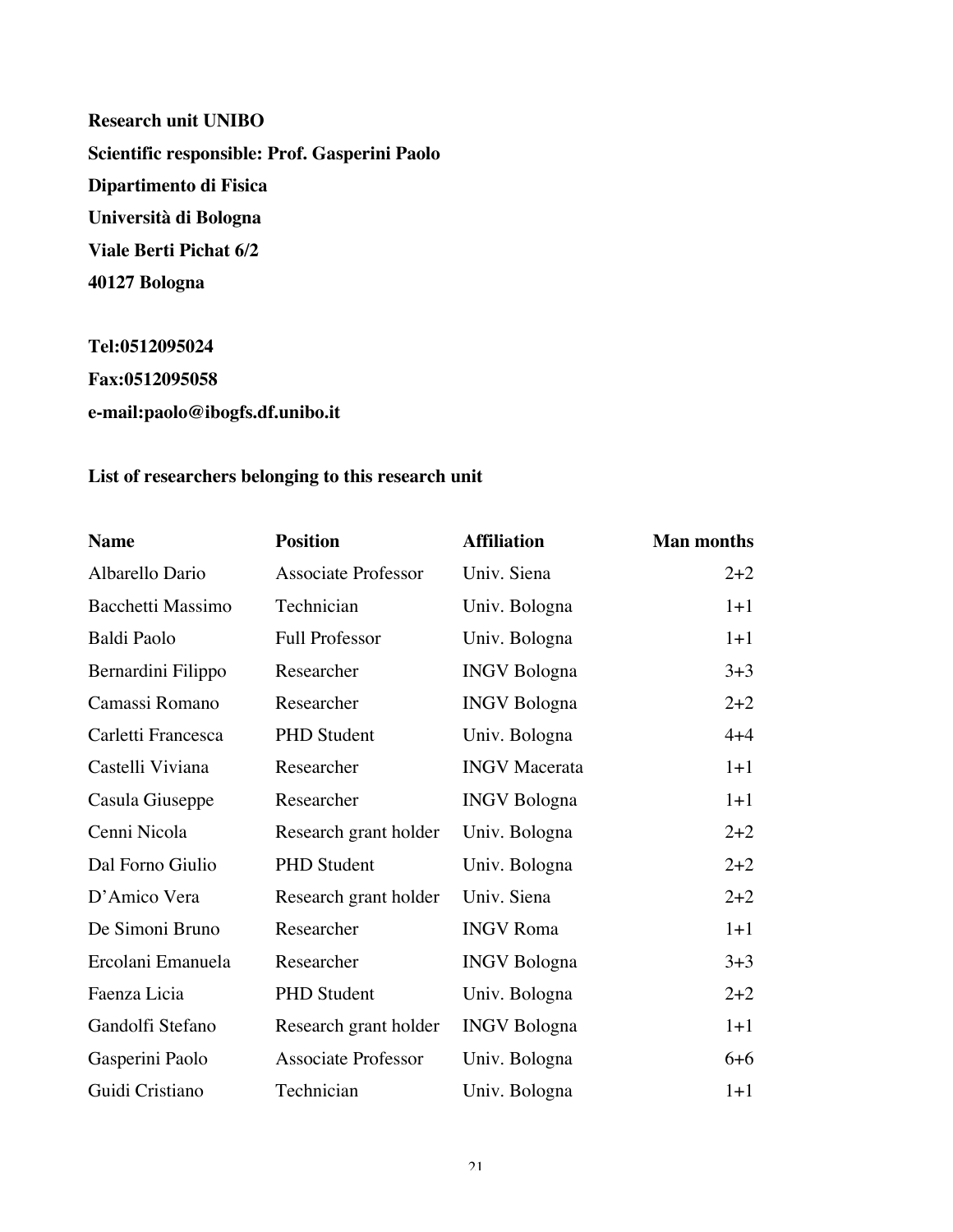| Loddo Fabiana        | Research grant holder      | <b>INGV</b> Bologna  | $3+3$     |
|----------------------|----------------------------|----------------------|-----------|
| Lolli Barbara        | <b>PHD</b> Student         | Univ. Bologna        | $6 + 6$   |
| Marzocchi Warner     | <b>Associate Professor</b> | <b>INGV</b> Bologna  | $4 + 4$   |
| Monachesi Giancarlo  | Researcher                 | <b>INGV</b> Macerata | $1+1$     |
| Morelli Andrea       | Researcher                 | <b>INGV</b> Roma     | $1 + 1$   |
| Mucciarelli Marco    | <b>Associate Professor</b> | Univ. Basilicata     | $1 + 1$   |
| Pesci Arianna        | Researcher                 | <b>INGV</b> Bologna  | $2+2$     |
| Pondrelli Silvia     | Researcher                 | <b>INGV</b> Bologna  | $2+2$     |
| Selva Jacopo         | <b>PHD</b> Student         | <b>PHD</b> Student   | $3 + 3$   |
| Serpelloni Enrico    | Researcher                 | <b>INGV Bologna</b>  | $2+2$     |
| Vannucci Gianfranco  | Research grant holder      | Univ. Bologna        | $4 + 4$   |
| Vittuari Luca        | Technician                 | Univ. Bologna        | $1+1$     |
| Zanutta Antonio      | Researcher                 | Univ. Bologna        | $1+1$     |
| <b>SGA</b> Personnel |                            |                      | $7 + 7$   |
| $32+SGA$             |                            |                      | $73 + 73$ |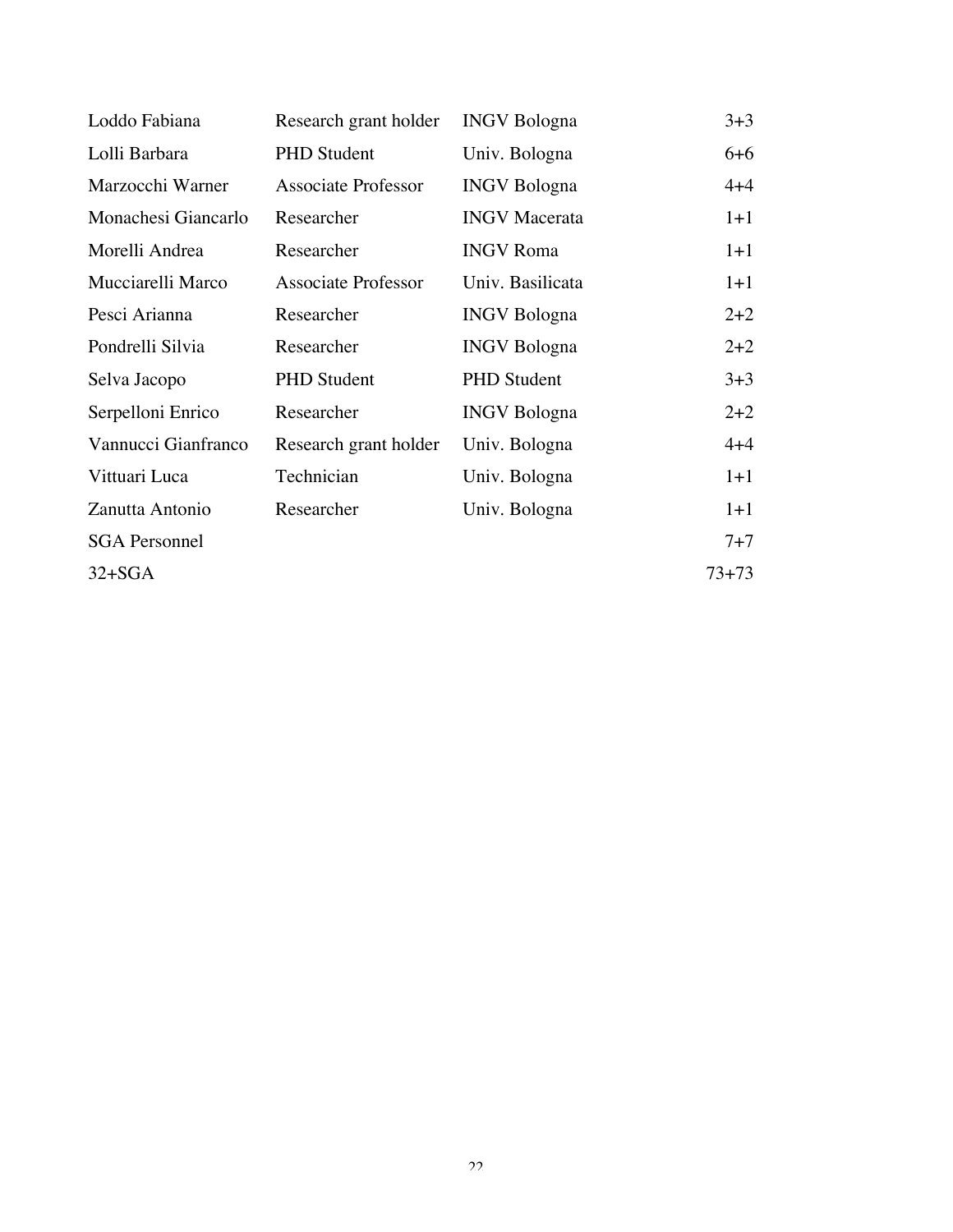**Research Unit INGV Scientific responsible: Dr. Marco Anzidei Istituto Nazionale di Geofisica e Vulcanologia Via di Vigna Murata, 605 00161 Roma**

**Tel: 0651860266 Fax: 065041214 email:anzidei@ingv.it**

## **List of researchers belonging to this research unit**

| <b>Name</b>        | <b>Position</b> | <b>Affiliation</b> | <b>Man Months</b> |
|--------------------|-----------------|--------------------|-------------------|
| Anzidei Marco      | Researcher      | <b>INGV</b> Roma   | $3+3$             |
| Del Mese Sergio    | Technician      | <b>INGV Roma</b>   | $2 + 2$           |
| Galvani Alessandro | Researcher      | <b>INGV</b> Roma   | $2 + 2$           |
| Giovani Luciano    | Technician      | <b>INGV</b> Roma   | $2 + 2$           |
| Massucci Angelo    | Technician      | <b>INGV Roma</b>   | $2 + 2$           |
| Riguzzi Federica   | Researcher      | <b>INGV</b> Roma   | $1+1$             |
| Vecchi Maurizio    | Technician      | <b>INGV</b> Roma   | $2 + 2$           |
| $\tau$             |                 |                    | $14 + 14$         |